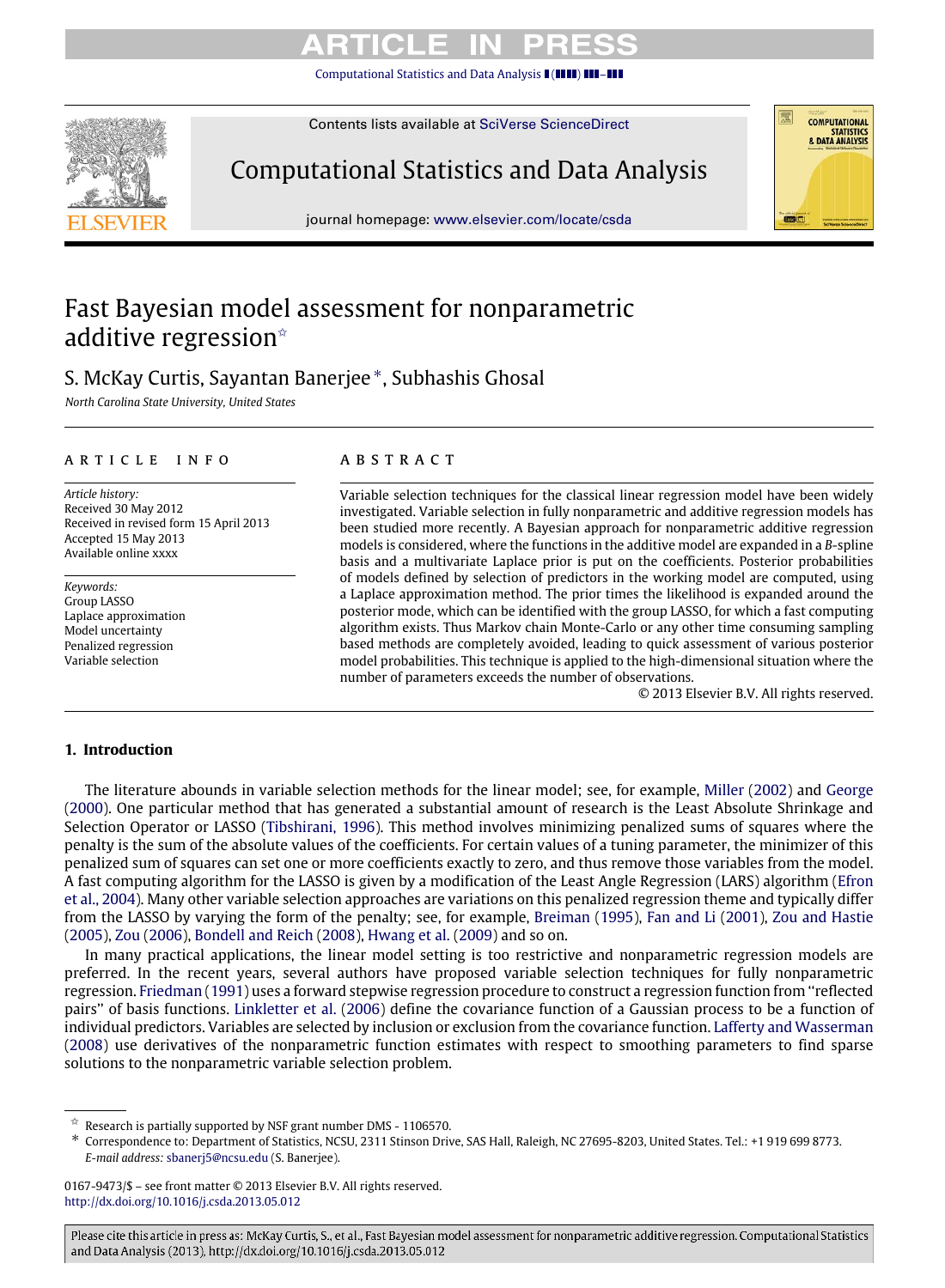Although, fully nonparametric regression models are attractive in that they make relatively few assumptions about the regression function, they also lack the interpretability of the classical linear model. Additive models [\(Buja et al.,](#page-10-10) [1989;](#page-10-10) [Hastie and Tibshirani, 1990;](#page-10-11) [Stone,](#page-11-3) [1985\)](#page-11-3) provide a nice compromise between the restrictive linear model and the fully flexible nonparametric model. The additive model assumes that each predictor's contribution to the mean of the response can be modeled by an unspecified smooth function, thereby retaining some of the benefits of fully nonparametric regression. Additive models retain some of the benefits of interpretability found in classical linear models because each predictor has its own functional effect on the response. In addition, the simplifying assumptions of additive functional effects allow additive models to avoid the curse of dimensionality. Additive models can also be extended to smoothing-spline ANOVA (SS-ANOVA) models that allow for higher order interactions among the predictors [\(Barry,](#page-10-12) [1986;](#page-10-12) [Gu,](#page-10-13) [2002;](#page-10-13) [Wahba,](#page-11-4) [1990\)](#page-11-4).

A handful of variable selection techniques exist for additive models. [Chen](#page-10-14) [\(1993\)](#page-10-14) develops a bootstrap procedure for model selection in SS-ANOVA models. [Shively et al.](#page-11-5) [\(1999\)](#page-11-5) develop a Bayesian model where the functional effect of each predictor is given a prior with a linear component and a nonlinear Wiener process component. [Shi and Tsai](#page-11-6) [\(1999\)](#page-11-6) give a modified version of Akaike's Information Criterion (AIC) [\(Akaike, 1974\)](#page-10-15) suitable for selection of regression models with linear and additive components. [Gustafson](#page-10-16) [\(2000\)](#page-10-16) presents a Bayesian variable selection technique for regression models that allow predictors to have linear or functional effects and two-way interactions. [Wood et al.](#page-11-7) [\(2002\)](#page-11-7) develop a Bayesian method, based on the Bayesian Information Criterion (BIC) [\(Schwarz, 1978\)](#page-11-8), for selecting between a linear regression model, a model with additive functional effects, or a fully nonparametric regression model. [Lin and Zhang](#page-10-17) [\(2006\)](#page-10-17) present the Component Selection and Smoothing Operator (COSSO) which is a generalization of the LASSO based on fitting a penalized SS-ANOVA model where the penalty is the sum of norms of the projection of each functional component into a partition of the model space. [Belitz and Lang](#page-10-18) [\(2008\)](#page-10-18) propose algorithms for variable selection and choosing the degree of smoothness in the regression models with structured additive predictors. [Marra and Wood](#page-10-19) [\(2011\)](#page-10-19) use shrinkage methods along with an extension of the non-negative garotte estimator for generalized additive models. [Reich et al.](#page-11-9) [\(2009\)](#page-11-9) develop a Bayesian variable selection technique for SS-ANOVA models with Gaussian process priors.

[Yuan and Lin](#page-11-10) [\(2006\)](#page-11-10) present a variable selection technique, called the group LASSO, for predictors that form natural groupings (e.g., sets of dummy variables for factors). [Avalos et al.](#page-10-20) [\(2003\)](#page-10-20) also develop a similar procedure for the special case of additive models using a *B*-spline basis. The group LASSO is a penalized least-squares method that uses a special form of penalty to eliminate redundant variables from the model simultaneously in pre-specified groups of variables. More specifically, let *Y* be an  $n \times 1$  vector of responses,  $X_j$  is an  $n \times m_j$  matrix of variables associated with the *j*th predictor (which may be stochastic or nonstochastic) and  $\pmb{\beta}_j$  is an  $m_j\times 1$  vector of coefficients. Then group LASSO minimizes

<span id="page-1-0"></span>
$$
\underset{\beta}{\text{argmin}} \left\| \mathbf{Y} - \sum_{j=1}^{g} \mathbf{X}_{j} \boldsymbol{\beta}_{j} \right\|^{2} + \lambda \sum_{j=1}^{g} \|\boldsymbol{\beta}_{j}\|,
$$
\n(1)

where  $\beta = (\beta_1^T, \dots, \beta_g^T)^T$  and *g* is the number of groups. [Yuan and Lin](#page-11-10) [\(2006\)](#page-11-10) show that for some values of the tuning parameter λ, the solution to [\(1\)](#page-1-0) includes  $\beta_j = 0$  for some subset of  $j = 1, ..., g$ . Other penalized approaches for variable selection in nonparametric additive regression models are also available [\(Meier et al.,](#page-10-21) [2009;](#page-10-21) [Ravikumar et al.,](#page-10-22) [2009\)](#page-10-22). [Huang](#page-10-23) [et al.](#page-10-23) [\(2010\)](#page-10-23) consider variable selection in nonparametric additive regression models using a generalization of the adaptive LASSO [\(Zou, 2006\)](#page-11-2) to the group LASSO [\(Yuan and Lin, 2006\)](#page-11-10), called the adaptive group LASSO, and give conditions for consistent selection of the components in the underlying model.

One drawback of most variable selection methods is that they do not provide a measure of model uncertainty. Variable selection methods typically give one model as the best, without giving some measurement of uncertainty for this estimated model. The exceptions to this are methods that follow the Bayesian paradigm. They typically provide a measure of model uncertainty by calculating the number of times a particular model is visited in the posterior draws from a Markov chain Monte Carlo (MCMC) simulation [\(George and McCulloch, 1993\)](#page-10-24). However, MCMC methods are computationally expensive when a large number of variables are involved and it can be hard to assess convergence when MCMC methods must traverse a space of differing dimensions. In fact, when the model dimension is very high, most MCMC based methods break down.

In this paper, we present a method for calculating approximate posterior model probabilities without having to draw MCMC samples. We use a multivariate Laplace prior on the coefficients of the functions in the model. In a linear model with normal errors, it is well known that when using independent univariate Laplace priors, the posterior mode coincides with the LASSO. Similarly the group LASSO can be viewed as the posterior mode with respect to some appropriate multivariate Laplace prior. The prior dependence in the components induces the grouping structure in the group LASSO. In additive models, we expand functions in a suitable basis such as the spline basis, and put a multivariate Laplace prior on the coefficients of the model. The coefficients of functions of the same predictors are taken to be a priori dependent, but coefficients of functions referring to different predictors are taken to be a priori independent. This introduces a natural grouping of variables formed by basis expansion of function of original predictor variables, for which the group LASSO is the posterior mode. We use the Laplace method of approximation of integrals by expanding the integrand around its maxima, thus avoiding costly MCMC simulations. Our method may be viewed as a generalization of the method of [Yuan and Lin](#page-11-11) [\(2005\)](#page-11-11), who develop a similar method for the classical linear regression model, by using the Laplace approximation around the standard LASSO. However, the main focus of [Yuan and Lin](#page-11-11) [\(2005\)](#page-11-11) was to obtain an empirical Bayes estimate of the tuning parameter of LASSO using the Bayesian approach. In contrast, our interest is truly in obtaining posterior probabilities of various models.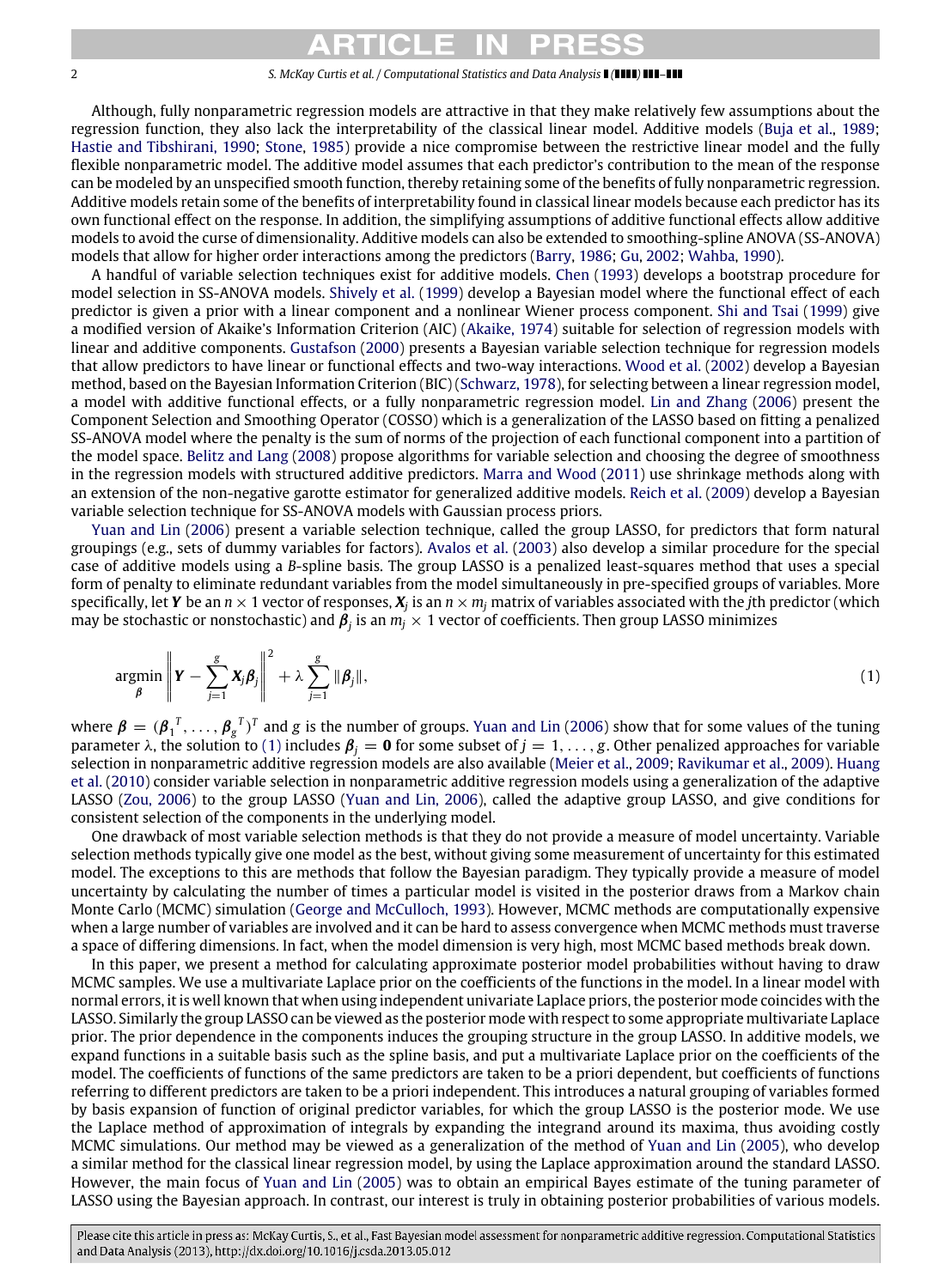By obtaining posterior probabilities of various models, we can also perform Bayesian model averaging, which is typically preferred in prediction due to its ability to incorporate uncertainty in model selection. Some other models, such as the median probability model are often of interest as well. The median probability model is defined as the collection of all variables whose individual selection probabilities are at least one half, and is known to possess better prediction properties than the maximum a posteriori model [\(Barbieri and Berger, 2004\)](#page-10-25).

We organize the paper as follows. In Section [2,](#page-2-0) we formally discuss the model and prior distribution, and describe the Laplace approximation method, along with the method of estimation of error variance and the tuning parameter in the multivariate Laplace prior in Section [3.](#page-4-0) In Section [4,](#page-7-0) through a simulation study we investigate which models carry appreciable posterior probabilities. A real data analysis is presented in Section [5.](#page-10-26)

# <span id="page-2-0"></span>**2. Model formulation and prior specification**

We consider a regression model  $Y = f(X) + \varepsilon$ , where  $X = (X_1, \ldots, X_p)$  is a set of *p*-predictors and random errors  $\varepsilon \sim \mathcal{N}(0, \sigma^2)$ , where  $\mathcal N$  stands for the normal distribution. We assume that the regression function has an additive form  $f(\mathbf{x}) = \sum_{j=1}^{p} f_j(x_j)$ . We suspect that all predictors  $X_1, \ldots, X_p$  may not be relevant, so we consider various submodels corresponding to each subcollection of predictors. Let  $\gamma = (\gamma_1, \dots, \gamma_p)$  stand for the vector containing the *p* variable selection parameters  $\gamma_j$ , where  $\gamma_j = 1$  if predictor *j* is in the model and  $\gamma_j = 0$  otherwise. Let  $k = \sum_{j=1}^p \gamma_j$  stand for the number of predictors included in the model described by  $\gamma$ . Then we may represent the joint density of  $(Y, \gamma)$  given  $X = x$  in a hierarchical fashion as

$$
p(y, \gamma | \mathbf{x}) = p(y | \mathbf{x}_y) p(\gamma), \tag{2}
$$

where  $x_y$  denote the vector of the values of the selected predictors, that is,  $x_y = \{x_j : \gamma_j = 1\}$ .

If the individual regression functions  $f_i(x_i)$ 's are reasonably smooth, they can be expanded in a convenient basis  $\{\psi_{i,1}, \psi_{i,2}, \ldots\}$  up to sufficiently many terms, leading to representations of the form

$$
f_j(x_j) = \sum_{l=1}^{m_j} \beta_{j,l} \psi_{j,l}(x_j), \quad j = 1, \dots, p.
$$
 (3)

We shall specifically work with the flexible and convenient *B*-spline basis functions. The number of terms *m<sup>j</sup>* corresponding to  $x_i$  here acts as a tuning parameter—larger values of  $m_i$  reduce bias, but the increased variability of the estimates of corresponding regression coefficients may reduce the accuracy of the estimated function. Let  $m_0 = \sum_{j=1}^p m_j$ 

We obtain *n* independent observations whose values are denoted by  $Y = (Y_1, \ldots, Y_n)^T$  and the corresponding values of the *p* predictor variables as  $X_{i1}, \ldots, X_{ip}$ ,  $i = 1, \ldots, n$ . We can write the basis functions in a matrix as

$$
\Psi_{n \times m_0} = \begin{pmatrix}\n\psi_{11}(X_{11}) & \cdots & \psi_{1m_1}(X_{11}) & \cdots & \psi_{p1}(X_{1p}) & \cdots & \psi_{pm_p}(X_{1p}) \\
\psi_{11}(X_{21}) & \cdots & \psi_{1m_1}(X_{21}) & \cdots & \psi_{p1}(X_{2p}) & \cdots & \psi_{pm_p}(X_{2p}) \\
\vdots & \ddots & \vdots & \ddots & \vdots & \ddots & \vdots \\
\psi_{11}(X_{n1}) & \cdots & \psi_{1m_1}(X_{n1}) & \cdots & \psi_{p1}(X_{np}) & \cdots & \psi_{pm_p}(X_{np})\n\end{pmatrix}
$$
\n(4)

and the coefficients as a vector

$$
\mathbf{\beta}_{m_0 \times 1} = (\mathbf{\beta}_1^T, \dots, \mathbf{\beta}_p^T)^T = (\beta_{11}, \dots, \beta_{1m_1}, \dots, \beta_{p1}, \dots, \beta_{p m_p})^T.
$$
\n(5)

The coefficients of the basis expansion of functions  $f_i$  not selected by  $\gamma$  are all zero. Let  $\beta_\nu$  denote non-zero coefficient values and let  $\Psi_{\nu}$  denote the matrix obtained from  $\Psi$  by discarding the columns corresponding to the irrelevant predictors. Then the model is representable as

<span id="page-2-1"></span>
$$
\mathbf{y}_{n \times 1} \sim \mathcal{N}(\mathbf{\Psi}_{\mathbf{y}} \mathbf{\beta}_{\mathbf{y}}, \sigma^2 \mathbf{I}_n),
$$
  
\n
$$
\sum_{n \times m_{\mathbf{y}} \mathbf{y}_{n \times 1}} \sigma^2 \mathbf{I}_n,
$$
\n
$$
(6)
$$

where  $J_{\gamma} = \{j : \gamma_j = 1\}$ ,  $I_n$  is the identity matrix of order *n* and  $m_{\gamma} = \sum_{j \in J_{\gamma}} m_j$ .

Without additional information, we view the functions  $f_1, \ldots, f_p$  as twice continuously differentiable, the usual level of smoothness people are visually able to confirm. In such a case, the bias with *m* terms decays like *m*−<sup>2</sup> , while the variance decays like *m*/*n*, leading to the optimal rate for the tuning parameter *m* to be *n* 1/5 . In practice, the value of *m* is chosen using cross-validation, which we shall follow as well. Let  $||x|| = \sqrt{x^T x}$  and  $\mathbb{1}_A(\cdot)$  is the indicator function of a set *A*. We consider the prior for β*<sup>j</sup>* to be degenerate at **0**, or to have Lebesgue density given by a multivariate Laplace distribution [\(Ernst, 1998\)](#page-10-27), depending on whether  $\gamma_j = 0$  or  $\gamma_j = 1$ , that is,

$$
p(\boldsymbol{\beta}_j|\boldsymbol{\gamma}) = (1-\gamma_j)\mathbb{1}_{\{\boldsymbol{0}\}}(\boldsymbol{\beta}_j) + \gamma_j \frac{\Gamma(m_j/2)}{2\pi^{m_j/2} \Gamma(m_j)} \left(\frac{\lambda}{2\sigma^2}\right)^{m_j} \exp\left\{-\frac{\lambda}{2\sigma^2} \|\boldsymbol{\beta}_j\|\right\}.
$$
 (7)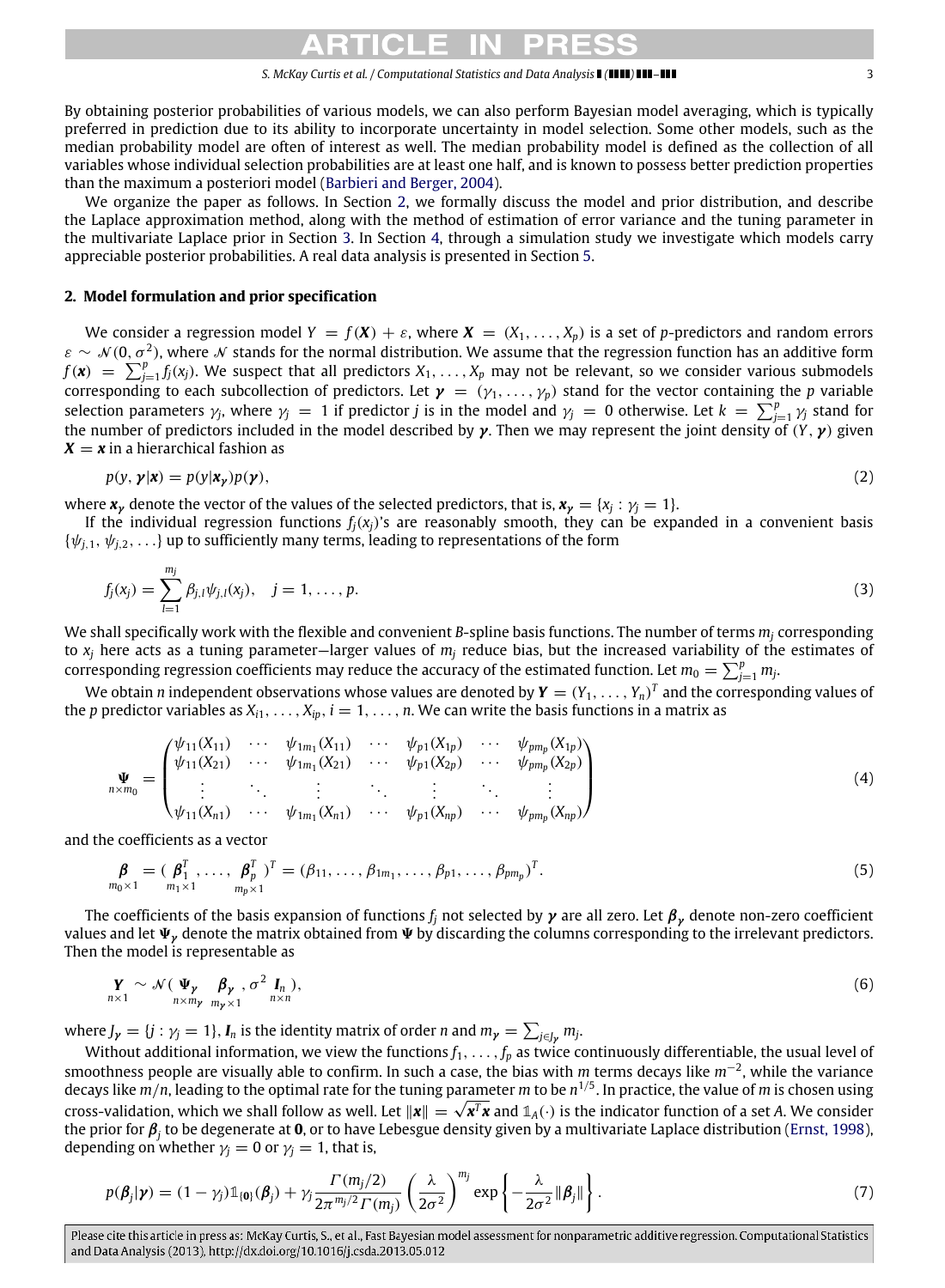Thus, for the full coefficient vector β, the prior density *<sup>p</sup>*(β|γ) (with respect to the product of sums of the counting measure at **0** and the Lebesgue measure) is

<span id="page-3-1"></span>
$$
\left(\prod_{j\not\in J_{\mathcal{V}}}\mathbb{1}_{\{\mathbf{0}\}}(\boldsymbol{\beta}_{j})\right)\left(\prod_{j\in J_{\mathcal{V}}}\frac{\Gamma(m_{j}/2)\lambda^{m_{j}}}{2(2\sigma^{2})^{m_{j}}\pi^{m_{j}/2}\Gamma(m_{j})}\right)\exp\left\{-\frac{\lambda}{2\sigma^{2}}\sum_{j\in J_{\mathcal{V}}}||\boldsymbol{\beta}_{j}||\right\}.
$$
\n(8)

The final piece of our hierarchical specification is a prior distribution on all models γ. We let the prior probabilities be

<span id="page-3-0"></span>
$$
p(\mathbf{y}) \propto d_{\mathbf{y}} q^{|\mathbf{y}|} (1-q)^{p-|\mathbf{y}|},\tag{9}
$$

where  $q \in (0, 1)$  and  $d<sub>y</sub>$  is a measure of dependence among the  $|y|$  variables in the model. The value of q indicates the propensity of a variable being selected in the model. While in lower dimensional models,  $q = \frac{1}{2}$  seems to be a reasonable default choice, much smaller values should be used in high dimensional models due to sparsity considerations. In other words, *q* stands for the prior guess for the proportion of relevant variables in the model. In our analysis, we shall take *q* always as given rather than an unknown hyperparameter. The quantity *d*γ in our specification is similar in spirit to the term det(*X T* <sup>γ</sup> *<sup>X</sup>*<sup>γ</sup> ) in the model formulation of [Yuan and Lin](#page-11-11) [\(2005\)](#page-11-11), where *<sup>X</sup>*<sup>γ</sup> = ((*xij*))<sup>1</sup>≤*i*≤*n*, *<sup>j</sup>*∈*J*<sup>γ</sup> . In their formulation, the term det(*X T* <sup>γ</sup> *<sup>X</sup>*<sup>γ</sup> ) is small for models which contains at least a pair of highly correlated, and therefore redundant, predictors.

Because we are looking beyond linear models, correlation is no longer the most appropriate measure to look at. A useful analog of the correlation coefficient in the nonlinear setting is given by Kendall's tau coefficient, which is particularly good at picking up monotone relationship. We shall therefore work with the choice *d*γ the determinant of the matrix of Kendall's tau for all pairings of predictors in model γ. More formally, let κ*jl* be Kendall's tau for the pair of vectors *x<sup>j</sup>* and *x<sup>l</sup>* and let  $K = ((\kappa_{ij}))$ . Then we choose  $d_{\gamma} = \det(K_{\gamma})$ , where  $K_{\gamma}$  is a submatrix of *K* corresponding to non-zero elements of  $\gamma$ . The following result shows that the matrix  $K$ , and hence all submatrices  $K_{\gamma}$ , are non-negative definite. Therefore the factor  $d_{\nu} = \det(K_{\nu}) \geq 0$  justifies the specification of model prior probabilities by relation [\(9\).](#page-3-0)

**Lemma 2.1.** *The matrix*  $\mathbf{K} = ((\kappa_{il}))$  *is always non-negative definite.* 

**Proof.** By definition of Kendall's tau coefficient, the  $(i, l)$ th element of **K** is given by

$$
\kappa_{jl} = \frac{\sum_{i=1}^{n} \sum_{i'=i+1}^{n} sign(X_{ij} - X_{i'j})sign(X_{il} - X_{i'l})}{\binom{n}{2}}
$$

$$
= \frac{\sum_{i=1}^{n} \sum_{i'=1}^{n} sign(X_{ij} - X_{i'j})sign(X_{il} - X_{i'l})}{n(n-1)},
$$

 $j, l = 1, 2, ..., p$ , since sign(0) = 0. It suffices to show that for any  $a_1, \ldots, a_p$ ,

*<sup>i</sup>*=<sup>1</sup> *<sup>i</sup>*=<sup>1</sup>

$$
\sum_{i=1}^{p} \sum_{j=1}^{p} a_j a_l \sum_{i=1}^{n} \sum_{j=1}^{n} sign(X_{ij} - X_{i'j}) sign(X_{il} - X_{i'l}) \geq 0.
$$

The expression is equal to

*<sup>j</sup>*=<sup>1</sup> *<sup>l</sup>*=<sup>1</sup>

$$
\sum_{i=1}^n \sum_{i=1}^n \left( \sum_{j=1}^p a_j sign(X_{ij} - X_{i'j}) \right) \left( \sum_{l=1}^p a_l sign(X_{il} - X_{i'l}) \right) = \sum_{i=1}^n \sum_{i'=1}^n \left( \sum_{j=1}^p a_j sign(X_{ij} - X_{i'j}) \right)^2 \geq 0.
$$

This shows that *K* is always non-negative definite.  $\Box$ 

The term *d*γ penalizes redundant models that have a high degree of dependence among the predictors. Measures of nonlinear association obtained from the empirical copula between pairs of predictors, may also be used instead of Kendall's tau.

We note that there have arisen two philosophies with regard to redundant predictors. The first is that if two predictors are highly related, then one or the other should be included in the model but not both. This philosophy is exemplified by the approach of [Yuan and Lin](#page-11-11) [\(2005\)](#page-11-11). The other philosophy is that if two predictors are highly related, then they should both be included in the model as a group (or excluded from the model as a group). This approach is exemplified by [Zou and Hastie](#page-11-1) [\(2005\)](#page-11-1) and [Bondell and Reich](#page-10-5) [\(2008\)](#page-10-5).

Thus, we explored a few other variations to the prior on  $\gamma$ . For example, one method assumed an ordering to the predictors – for example, least costly to measure to most costly to measure – and penalized models that included ''higher-cost'' predictors that were highly correlated with excluded predictors of ''lower cost''. In our simulation studies, however, we did not find significant differences arising out of these different priors and hence those results are not presented.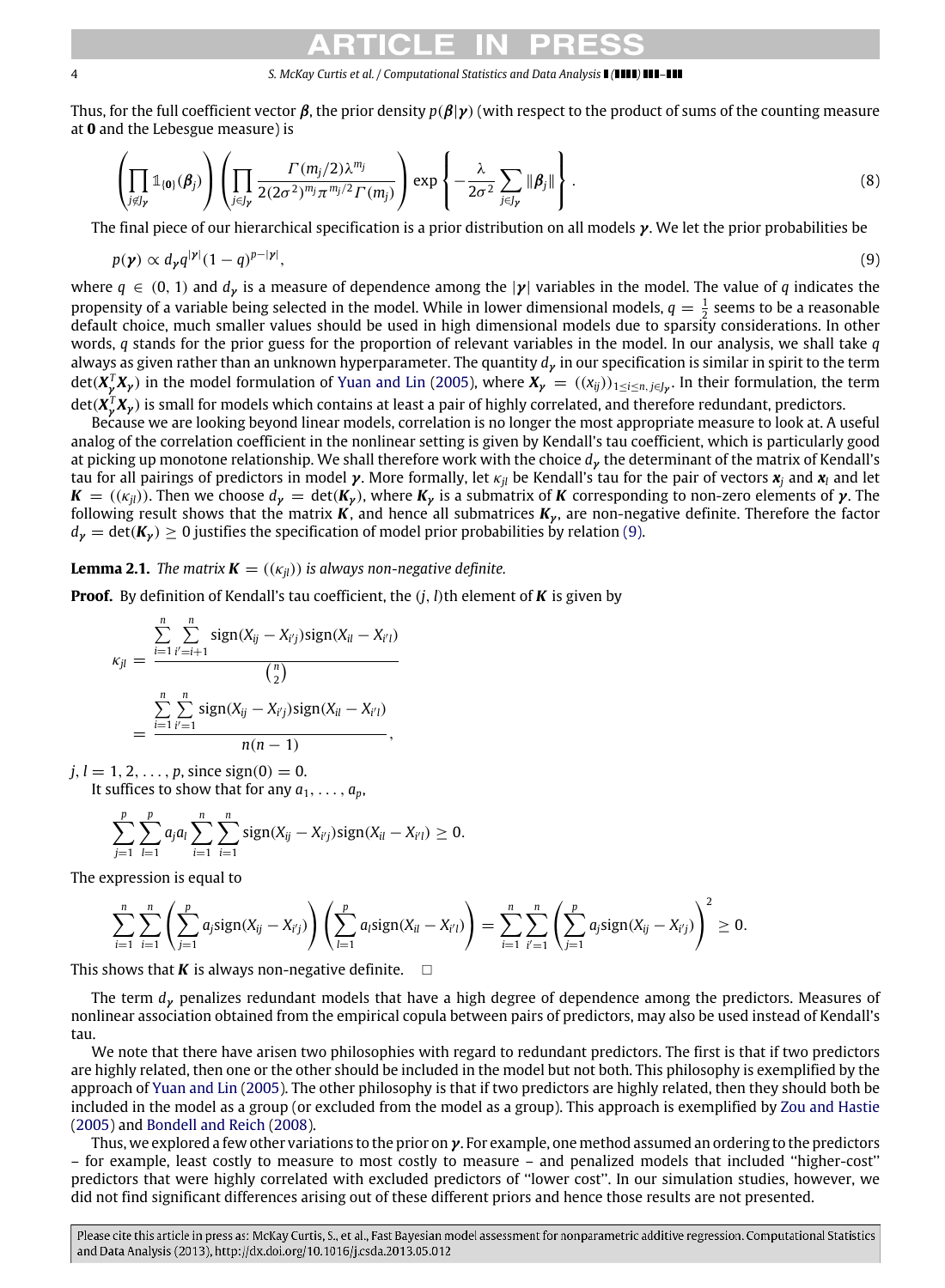### <span id="page-4-0"></span>**3. Posterior computation**

With the model formulation and prior specification as in the last section, using the normal likelihood for *Y* as in Eq. [\(6\)](#page-2-1) and Eqs. [\(8\)](#page-3-1) and [\(9\),](#page-3-0) we can now write the joint posterior density  $p(\pmb{\beta}_\pmb{\gamma},\pmb{\gamma}| \pmb{Y})$  for  $\pmb{\beta}_\pmb{\gamma}$  and  $\pmb{\gamma}$  given  $\pmb{Y}$  as proportional to

$$
p(\mathbf{Y}|\boldsymbol{\beta}_{\mathbf{y}},\boldsymbol{\gamma})p(\boldsymbol{\beta}_{\mathbf{y}}|\boldsymbol{\gamma})p(\boldsymbol{\gamma}) = (1-q)^{p}(2\pi\sigma^{2})^{-n/2}d_{\mathbf{y}}\left(\frac{q}{2(1-q)}\right)^{|\mathbf{y}|}\left(\prod_{j\in J_{\mathbf{y}}}\frac{\Gamma(m_{j}/2)\lambda^{m_{j}}}{(2\sigma^{2})^{m_{j}}\pi^{m_{j}/2}\Gamma(m_{j})}\right) \times \exp\left\{-\frac{\|\mathbf{Y}-\mathbf{\Psi}_{\mathbf{y}}\boldsymbol{\beta}_{\mathbf{y}}\|^{2}+\lambda\sum_{j\in J_{\mathbf{y}}}\|\boldsymbol{\beta}_{j}\|}{2\sigma^{2}}\right\}.
$$
\n(10)

The marginal posterior probability for model  $\pmb{\nu}$  can be obtained by integrating out  ${\pmb \beta}_\pmb{\nu}$ , that is,

<span id="page-4-1"></span>
$$
p(\boldsymbol{\gamma}|\boldsymbol{Y}) \propto C(\boldsymbol{Y})B(\boldsymbol{\gamma}) \int_{\mathbb{R}^{m_{\boldsymbol{\gamma}}}} \exp \left\{-\frac{\|\boldsymbol{Y} - \boldsymbol{\Psi}_{\boldsymbol{\gamma}} \boldsymbol{\beta}_{\boldsymbol{\gamma}}\|^2 + \lambda \sum_{j \in J_{\boldsymbol{\gamma}}} \|\boldsymbol{\beta}_j\|}{2\sigma^2}\right\} d\boldsymbol{\beta}_{\boldsymbol{\gamma}},
$$
\n(11)

with

<span id="page-4-4"></span>
$$
C(\mathbf{Y}) = (1 - q)^p (2\pi \sigma^2)^{-n/2},
$$
  
\n
$$
B(\mathbf{y}) = \left(\frac{q}{2(1 - q)}\right)^{|\mathbf{y}|} \left(\prod_{j \in J_{\mathbf{y}}} \frac{\Gamma(m_j/2) \lambda^{m_j}}{(2\sigma^2)^{m_j} \pi^{m_j/2} \Gamma(m_j)}\right).
$$
\n(12)

The integral in [\(11\)](#page-4-1) can be approximated using the Laplace approximation. Let  $\pmb{\beta}_\mathcal{V}^*$  denote the group LASSO solution, that is,

$$
\beta_{\gamma}^* = \underset{\beta_{\gamma}}{\text{argmin}} \|\mathbf{Y} - \mathbf{\Psi}_{\gamma} \boldsymbol{\beta}_{\gamma}\|^2 + \lambda \sum_{j \in J_{\gamma}} \|\boldsymbol{\beta}_j\|.
$$
 (13)

Put  $u = \beta_{\gamma} - \beta_{\gamma}^{*}$ . Substituting this quantity into [\(11\)](#page-4-1) gives the expression

<span id="page-4-2"></span>
$$
C(\mathbf{Y})B(\mathbf{y}) \exp\left\{-\frac{\min_{\beta_{\gamma}}\left(\|\mathbf{Y}-\mathbf{\Psi}_{\gamma}\boldsymbol{\beta}_{\gamma}\|^{2}+\lambda\sum_{j\in J_{\gamma}}\|\boldsymbol{\beta}_{j}\|\right)}{2\sigma^{2}}\right\}
$$
\n
$$
\times \int_{\mathbb{R}^{m_{\gamma}}} \exp\left\{-\frac{1}{2\sigma^{2}}\left[\|\mathbf{\Psi}_{\gamma}\mathbf{u}\|^{2}-2\mathbf{u}^{T}\mathbf{\Psi}_{\gamma}^{T}\mathbf{Y}^{*}+\lambda\sum_{j\in J_{\gamma}}\left(\|\boldsymbol{\beta}_{j}^{*}+\mathbf{u}_{j}\|-\|\boldsymbol{\beta}_{j}^{*}\|\right)\right]\right\} d\mathbf{u},
$$
\n(14)

where  $Y^* = Y - \Psi_{\gamma} \beta_{\gamma}^*$  and  $\beta_j^*$  and  $u_j$  are the elements of  $\beta_{\gamma}^*$  and  $u$  that correspond to the basis functions of the *j*th predictor, *<sup>j</sup>* ∈ *<sup>J</sup>*<sup>γ</sup> . Let

$$
f(\mathbf{u}) = \frac{1}{\sigma^2} \left[ \|\mathbf{\Psi}_{\mathbf{y}} \mathbf{u}\|^2 - 2 \mathbf{u}^T \mathbf{\Psi}_{\mathbf{y}}^T \mathbf{Y}^* + \lambda \sum_{j \in J_{\mathbf{y}}} \left( \|\boldsymbol{\beta}_j^* + \mathbf{u}_j\| - \|\boldsymbol{\beta}_j^*\| \right) \right].
$$
 (15)

Clearly  $f(\boldsymbol{u})$  is minimized at  $\boldsymbol{u} = \boldsymbol{0}$  by definition, and

<span id="page-4-3"></span>
$$
\left. \frac{\partial f(\mathbf{u})}{\partial \mathbf{u} \partial \mathbf{u}^T} \right|_{\mathbf{u} = \mathbf{0}} = \frac{1}{\sigma^2} (2 \Psi_{\mathbf{y}}^T \Psi_{\mathbf{y}} + \lambda \mathbf{A}_{\mathbf{y}}), \tag{16}
$$

**b**  $\frac{\partial u}{\partial u} \cdot \frac{\partial u}{\partial v} = 0$  **b** where the  $m_{\gamma} \times m_{\gamma}$  matrix  $A_{\gamma}$  is given by

$$
A_{\gamma} = \begin{bmatrix} -\frac{\beta_1^* \beta_1^{*T}}{\|\beta_1^*\|^3} + \frac{I_{11}}{\|\beta_1^*\|} & \mathbf{0}_{12} & \cdots & \mathbf{0}_{1k} \\ \mathbf{0}_{21} & -\frac{\beta_2^* \beta_2^{*T}}{\|\beta_2^*\|^3} + \frac{I_{22}}{\|\beta_2^*\|} & \cdots & \mathbf{0}_{2k} \\ \vdots & \vdots & \ddots & \vdots \\ \mathbf{0}_{k1} & \mathbf{0}_{k2} & \cdots & -\frac{\beta_k^* \beta_k^{*T}}{\|\beta_k^*\|^3} + \frac{I_{kk}}{\|\beta_k^*\|} \end{bmatrix},
$$
(17)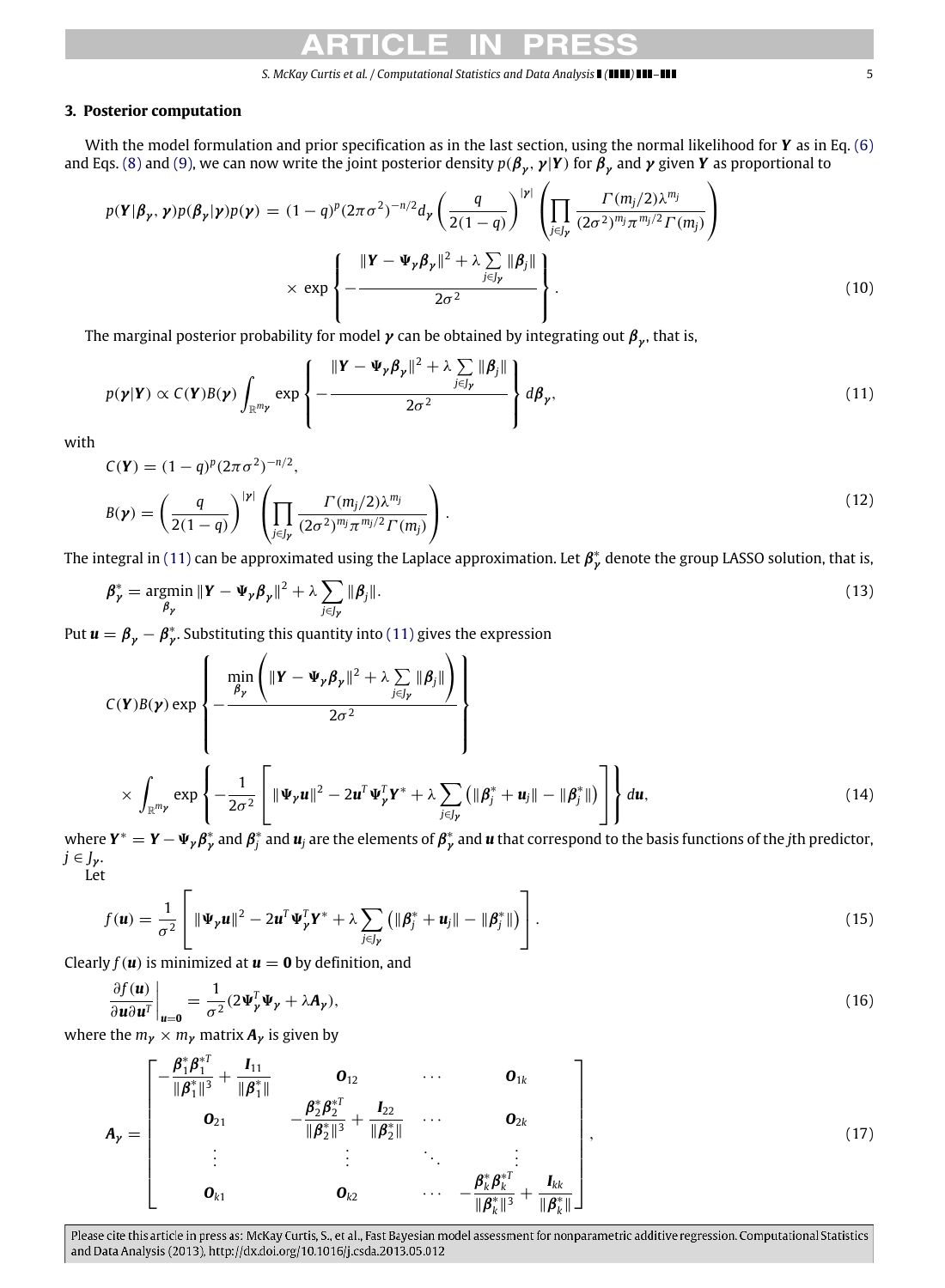*I*<sub>ij</sub> is the identity matrix of order equal to the length of the *i*th predictor and  $O$ <sub>*ij*</sub> is a matrix of zeros with the number of rows equal to the length of the *j*th predictor and the number of columns equal to that of the *l*th predictor, *j*,  $l \in J_{\nu}$ . The above equations can be used to apply the Laplace approximation to the quantity in [\(14\),](#page-4-2) which gives

$$
p(\boldsymbol{\gamma}|\boldsymbol{Y}) \propto C(\boldsymbol{Y})B(\boldsymbol{\gamma}) \exp\left\{-\frac{\min_{\beta_{\boldsymbol{\gamma}}} \left(\|\boldsymbol{Y}-\boldsymbol{\Psi}_{\boldsymbol{\gamma}}\boldsymbol{\beta}_{\boldsymbol{\gamma}}\|^2 + \lambda \sum_{j\in J_{\boldsymbol{\gamma}}} \|\boldsymbol{\beta}_j\|\right)}{2\sigma^2}\right\} \int_{-\infty}^{\infty} \cdots \int_{-\infty}^{\infty} \exp\left\{-\frac{1}{2}f(\boldsymbol{u})\right\} d\boldsymbol{u}
$$

$$
\approx C(\boldsymbol{Y})B(\boldsymbol{\gamma}) \exp\left\{-\frac{\min_{\beta_{\boldsymbol{\gamma}}} \left(\|\boldsymbol{Y}-\boldsymbol{\Psi}_{\boldsymbol{\gamma}}\boldsymbol{\beta}_{\boldsymbol{\gamma}}\|^2 + \lambda \sum_{j\in J_{\boldsymbol{\gamma}}} \|\boldsymbol{\beta}_j\|\right)}{2\sigma^2}\right\} \exp\left\{-\frac{1}{2}f(\boldsymbol{0})\right\} (2\pi)^{m_{\boldsymbol{\gamma}}/2} \left|\frac{1}{2}\frac{\partial f(\boldsymbol{0})}{\partial \boldsymbol{u}\partial \boldsymbol{u}^T}\right|^{-1/2}.
$$

Substituting [\(16\)](#page-4-3) in the above quantity, the marginal posterior probability  $p(\gamma|Y)$  for  $\gamma$  is approximately proportional to

$$
Q(\boldsymbol{\gamma}|\boldsymbol{Y}) = C(\boldsymbol{Y})B(\boldsymbol{\gamma}) \exp \left\{-\frac{\min \left( \|\boldsymbol{Y} - \boldsymbol{\Psi}_{\boldsymbol{\gamma}} \boldsymbol{\beta}_{\boldsymbol{\gamma}}\|^2 + \lambda \sum_{j \in J_{\boldsymbol{\gamma}}} \|\boldsymbol{\beta}_j\|\right)}{2\sigma^2}\right\} (2\pi)^{m_{\boldsymbol{\gamma}}/2} \left|\frac{1}{\sigma^2} \left(\boldsymbol{\Psi}_{\boldsymbol{\gamma}}^T \boldsymbol{\Psi}_{\boldsymbol{\gamma}} + \frac{\lambda}{2} \boldsymbol{A}_{\boldsymbol{\gamma}}\right)\right|^{-1/2}.
$$

Plugging in the expressions for  $C(Y)$  and  $B(Y)$  from [\(12\)](#page-4-4) in the equation above, we get

<span id="page-5-0"></span>
$$
Q(\boldsymbol{y}|\boldsymbol{Y}) = (1-q)^p (2\pi\sigma^2)^{-n/2} d_{\boldsymbol{y}} \left( \frac{q}{2(1-q)} \right)^{|\boldsymbol{y}|} \left( \prod_{j \in J_{\boldsymbol{y}}} \frac{\Gamma(m_j/2) \lambda^{m_j}}{(2\sigma^2)^{m_j} \pi^{m_j/2} \Gamma(m_j)} \right)
$$

$$
\times (2\pi)^{m_{\boldsymbol{y}}/2} \left| \frac{1}{\sigma^2} \left( \boldsymbol{\Psi}_{\boldsymbol{y}}^T \boldsymbol{\Psi}_{\boldsymbol{y}} + \frac{\lambda}{2} \boldsymbol{A}_{\boldsymbol{y}} \right) \right|^{-1/2} \exp \left\{ -\frac{\min_{\boldsymbol{\beta}_{\boldsymbol{y}}} \left( \|\boldsymbol{Y} - \boldsymbol{\Psi}_{\boldsymbol{y}} \boldsymbol{\beta}_{\boldsymbol{y}}\|^2 + \lambda \sum_{j \in J_{\boldsymbol{y}}} \|\boldsymbol{\beta}_{j}\| \right)}{2\sigma^2} \right\}.
$$
(18)

The approximation in [\(18\)](#page-5-0) holds only if all components of  $\pmb{\beta}^*_\pmb{\gamma}$  are non-zero—else the derivative in [\(16\)](#page-4-3) does not exist. This happens when the group LASSO sets one or more of the elements of  $\pmb{\beta}_\gamma$  to **0**. [Yuan and Lin](#page-11-11) [\(2005\)](#page-11-11), in the context of linear models, define a ''nonregular'' model as any model where at least one coefficient is set to zero by the LASSO, and they show that in the special case of an orthogonal design matrix, for every nonregular model  $\gamma$ , there exists a submodel  $\gamma^*$  of  $\gamma$  with only those predictors in  $\gamma$  whose coefficients were not set to zero by the LASSO, with higher asymptotic posterior probability. Thus such nonregular models may be ignored for the purpose of posterior model probability maximization. Note that any nonregular model is also counted as a regular model corresponding to the index  $\pmb{\gamma}^*$ .

Similarly, we define a nonregular additive model as any model  $\gamma$  for which  $\beta_j^* = \mathbf{0}$  for at least one  $j \in J_{\gamma}$ . For a given λ, any nonregular model is essentially equivalent to the submodel that has removed predictors whose coefficients were set to zero by the group LASSO. Therefore, we need not calculate posterior probabilities of the nonregular models. Since we discount these nonregular models, while normalizing to obtain the expression for *<sup>p</sup>*(γ|*Y*) (see Eq. [\(18\)\)](#page-5-0) over different γ's, we consider only the regular models. Thus for any (regular) model  $\gamma$ ,

$$
p(\mathbf{y}|\mathbf{Y}) \approx \frac{Q(\mathbf{y}|\mathbf{Y})}{\sum_{\mathbf{y}' \text{regular}} Q(\mathbf{y}'|\mathbf{Y})}.
$$
\n(19)

# 3.1. Estimation of  $\lambda$  and  $\sigma^2$

The joint density of the observation and the coefficient vectors conditional on all other model parameters is given by

$$
p(\mathbf{Y}, \boldsymbol{\beta}_{\mathbf{y}} | \mathbf{y}, \lambda, \sigma^2) = (2\pi \sigma^2)^{-n/2} \left(\frac{1}{2}\right)^{|\mathbf{y}|} \left(\frac{\lambda}{2\sigma^2 \pi^{1/2}}\right)^{m_{\mathbf{y}}} \left(\prod_{j \in J_{\mathbf{y}}} \frac{\Gamma(m_j/2)}{\Gamma(m_j)}\right)
$$

$$
\times \exp\left\{-\frac{\|\mathbf{Y} - \boldsymbol{\Psi}_{\mathbf{y}} \boldsymbol{\beta}_{\mathbf{y}}\|^2 + \lambda \sum_{j \in J_{\mathbf{y}}} \|\boldsymbol{\beta}_{j}\|}{2\sigma^2}\right\}.
$$
(20)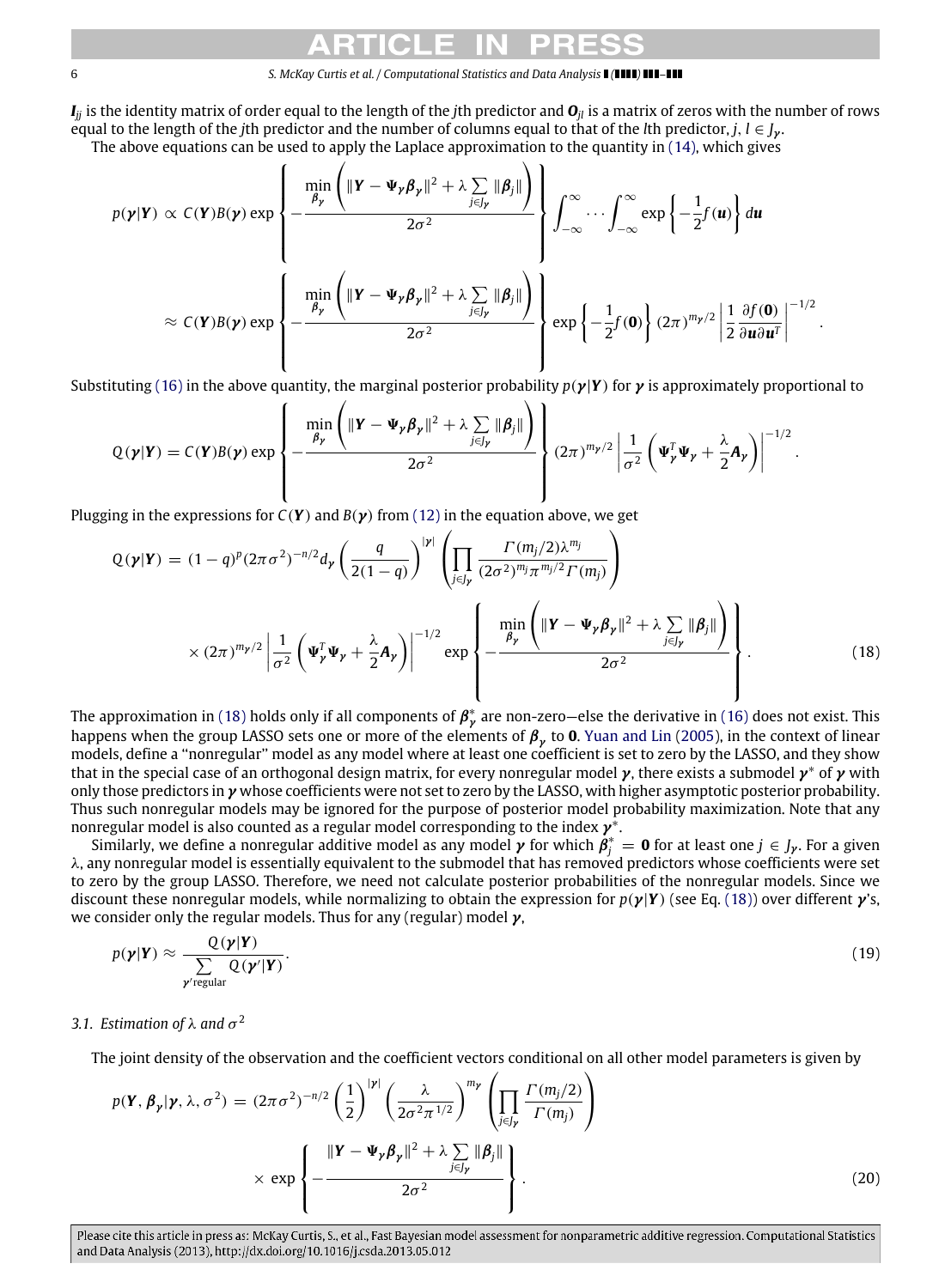Integrating out  $\beta_{\gamma}$  we get

$$
p(\mathbf{Y}|\mathbf{y}, \lambda, \sigma^2) = (2\pi\sigma^2)^{-n/2} \left(\frac{1}{2}\right)^{|\mathbf{y}|} \left(\frac{\lambda}{2\sigma^2\pi^{1/2}}\right)^{m_{\mathbf{y}}} \left(\prod_{j \in J_{\mathbf{y}}} \frac{\Gamma(m_j/2)}{\Gamma(m_j)}\right)
$$

$$
\times \int_{-\infty}^{\infty} \cdots \int_{-\infty}^{\infty} \exp\left\{-\frac{\|\mathbf{Y} - \mathbf{\Psi}_{\mathbf{y}}\boldsymbol{\beta}_{\mathbf{y}}\|^2 + \lambda \sum_{j \in J_{\mathbf{y}}} \|\boldsymbol{\beta}_j\|}{2\sigma^2}\right\} d\boldsymbol{\beta}_{\mathbf{y}}.
$$
(21)

Using the Laplace approximation as in [\(18\),](#page-5-0) we have,

$$
p(\mathbf{Y}|\mathbf{y}, \lambda, \sigma^2) \approx (2\pi)^{-(n-m_{\mathbf{y}})/2} \sigma^{-(n+m_{\mathbf{y}})} 2^{-(m_{\mathbf{y}}+|\mathbf{y}|)} \lambda^{m_{\mathbf{y}}} \left( \prod_{j \in J_{\mathbf{y}}} \frac{\Gamma(m_j/2)}{\Gamma(m_j)} \right)
$$
  
 
$$
\times \exp \left\{ -\frac{\min_{\beta_{\mathbf{y}}} \left( \|\mathbf{Y} - \mathbf{\Psi}_{\mathbf{y}} \boldsymbol{\beta}_{\mathbf{y}}\|^2 + \lambda \sum_{j \in J_{\mathbf{y}}} \|\boldsymbol{\beta}_j\|\right)}{2\sigma^2} \right\} \left| \mathbf{\Psi}_{\mathbf{y}}^T \mathbf{\Psi}_{\mathbf{y}} + \frac{\lambda}{2} \mathbf{A}_{\mathbf{y}} \right|^{-1/2} .
$$
 (22)

If we set  $\pmb{\gamma}$  in [\(22\)](#page-6-0) equal to  $\hat{\pmb{\gamma}}_{\lambda}$ , the model chosen by the group LASSO for a given  $\lambda$ , then maximizing (22) with respect to  $\sigma^2$ , we obtain an estimate of  $\sigma^2$  as

$$
\hat{\sigma}_{\lambda}^2 = \frac{\|\mathbf{Y} - \mathbf{\Psi}_{\hat{\mathbf{y}}_{\lambda}} \boldsymbol{\beta}_{\hat{\mathbf{y}}_{\lambda}}^* \|^2 + \lambda \sum_{j \in J_{\hat{\mathbf{y}}_{\lambda}}} \|\boldsymbol{\beta}_j^* \|}{n + m_{\hat{\mathbf{y}}_{\lambda}}}.
$$
\n(23)

Substituting [\(23\)](#page-6-1) back into [\(22\)](#page-6-0) and taking −2 times the natural logarithm of [\(22\)](#page-6-0) give

$$
h(\lambda) = (n - m_{\gamma}) \log(2\pi) - 2 \left( \sum_{j \in J_{\hat{\gamma}_{\lambda}}} \log \Gamma(m_{j}/2) - \sum_{j \in J_{\hat{\gamma}_{\lambda}}} \log \Gamma(m_{j}) \right) + 2(m_{\hat{\gamma}_{\lambda}} + |\hat{\gamma}_{\lambda}|) \log 2 - 2m_{\hat{\gamma}_{\lambda}} \log \lambda + (n + m_{\hat{\gamma}_{\lambda}}) \left[ \log \left( \frac{\|\mathbf{Y} - \mathbf{\Psi}_{\hat{\gamma}_{\lambda}} \boldsymbol{\beta}_{\hat{\gamma}_{\lambda}}^* \|^2 + \lambda \sum_{j \in J_{\hat{\gamma}_{\lambda}}} \|\boldsymbol{\beta}_{j}^* \|}{n + m_{\hat{\gamma}_{\lambda}}} \right) + 1 \right] + \log \left| \mathbf{\Psi}_{\hat{\gamma}_{\lambda}}^T \mathbf{\Psi}_{\hat{\gamma}_{\lambda}} + \frac{\lambda}{2} \mathbf{A}_{\hat{\gamma}_{\lambda}} \right|.
$$
 (24)

For  $m_j = m$  for all  $j = 1, 2, ..., p$ , the above expression for  $h(\lambda)$  becomes

<span id="page-6-2"></span>
$$
(n - m|\hat{\mathbf{y}}_{\lambda}|) \log(2\pi) - 2|\hat{\mathbf{y}}_{\lambda}| [\log \Gamma(m/2) - \log \Gamma(m)] + 2|\hat{\mathbf{y}}_{\lambda}|(m + 1) \log 2
$$
  
+ 
$$
(n + m|\hat{\mathbf{y}}_{\lambda}|) \left[ \log \left( \frac{\|\mathbf{Y} - \mathbf{\Psi}_{\hat{\mathbf{y}}_{\lambda}} \boldsymbol{\beta}_{\hat{\mathbf{y}}_{\lambda}}^* \|^2 + \lambda \sum_{j \in J_{\hat{\mathbf{y}}_{\lambda}}} ||\boldsymbol{\beta}_{\hat{\mathbf{y}}_{\lambda}}^*||}{n + m|\hat{\mathbf{y}}_{\lambda}|} \right) + 1 \right]
$$
  
- 
$$
2m|\hat{\mathbf{y}}_{\lambda}| \log \lambda + \log \left| \mathbf{\Psi}_{\hat{\mathbf{y}}_{\lambda}}^{\mathsf{T}} \mathbf{\Psi}_{\hat{\mathbf{y}}_{\lambda}} + \frac{\lambda}{2} \mathbf{A}_{\hat{\mathbf{y}}_{\lambda}} \right|.
$$
(25)

In applications, we shall, for simplicity, restrict to the situation  $m_i = m$  for all  $j = 1, 2, \ldots, p$ , and choose *m* by crossvalidation. An estimate of  $\lambda$  can then be found by minimizing [\(25\)](#page-6-2) by a grid search, for instance.

Simulations have shown that choosing  $\lambda$  based on [\(25\)](#page-6-2) results in overparametrized models (see [Table 1](#page-7-1) in Section [4\)](#page-7-0). Therefore, we suggest using the BIC criterion for selecting  $\lambda$  [\(Schwarz, 1978\)](#page-11-8). The BIC criterion in our case for normally distributed errors is given by

<span id="page-6-5"></span>
$$
\text{BIC}(\lambda) = \log \|\mathbf{Y} - \mathbf{\Psi}_{\hat{\mathbf{y}}_{\lambda}} \hat{\boldsymbol{\beta}}_{\hat{\mathbf{y}}_{\lambda}}^{LS}\|^2 + \frac{m|\hat{\mathbf{y}}_{\lambda}|}{n} \log n,
$$
\n(26)

where  $\hat{{\boldsymbol \beta}}^{\sf LS}_{\hat{{\boldsymbol \nu}},\hat{}}$  $\hat{p}_{\lambda}$  is the least squares estimate of the regression coefficients based on the model selected by the group LASSO. Alternatively, we can slightly modify [\(25\)](#page-6-2) by adding a logarithmic penalty term as in BIC, so that  $\lambda$  is chosen by minimizing

<span id="page-6-3"></span>
$$
h(\lambda) + m|\hat{\boldsymbol{\gamma}}_{\lambda}| \log n. \tag{27}
$$

<span id="page-6-4"></span><span id="page-6-1"></span><span id="page-6-0"></span>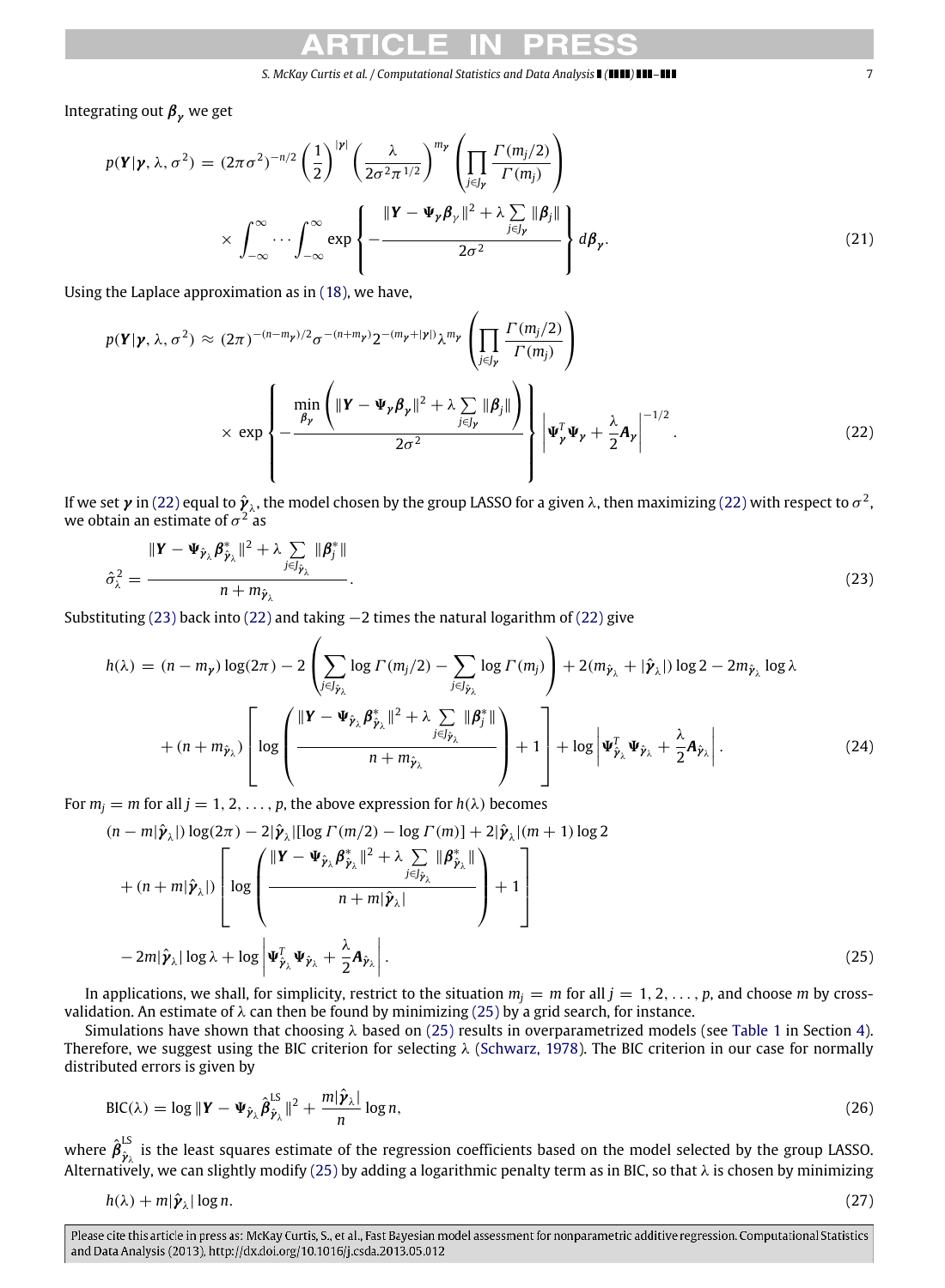<span id="page-7-1"></span>**Table 1**

|                      | $\boldsymbol{n}$ | Error I       | Error II      | True.model   |
|----------------------|------------------|---------------|---------------|--------------|
| Approx.Bayes1        | 100              | 2.442 (0.066) | 0.064(0.012)  | 0.144(0.016) |
| Reich.method         | 100              | 0.150(0.004)  | 0.720(0.008)  | 0.409(0.005) |
| G.Lasso1             | 100              | 2.442 (0.066) | 0.064(0.012)  | 0.144(0.016) |
| Approx.Bayes2        | 100              | 1.052(0.053)  | 0.052(0.010)  | 0.412(0.022) |
| RIMCMC               | 100              | 0.002(0.000)  | 4.971 (0.000) | 0.000(0.000) |
| G.Lasso <sub>2</sub> | 100              | 1.052(0.053)  | 0.052(0.010)  | 0.412(0.022) |
| Approx.Bayes3        | 100              | 0.002(0.002)  | 3,600(0.058)  | 0.014(0.005) |
| G.Lasso3             | 100              | 0.002(0.002)  | 3.616 (0.060) | 0.012(0.005) |
| Approx.Bayes1        | 200              | 0.110(0.024)  | 0.586(0.041)  | 0.574(0.022) |
| Reich.method         | 200              | 0.100(0.003)  | 0.820(0.009)  | 0.372(0.005) |
| G.Lasso1             | 200              | 0.110(0.024)  | 0.586(0.041)  | 0.574(0.022) |
| Approx.Bayes2        | 200              | 0.058(0.012)  | 0.020(0.006)  | 0.932(0.011) |
| RIMCMC               | 200              | 0.000(0.000)  | 5.000(0.000)  | 0.000(0.000) |
| G.Lasso <sub>2</sub> | 200              | 0.058(0.012)  | 0.020(0.006)  | 0.932(0.011) |
| Approx.Bayes3        | 200              | 0.000(0.000)  | 3.618(0.055)  | 0.014(0.005) |
| G.Lasso3             | 200              | 0.000(0.000)  | 4.196 (0.043) | 0.004(0.003) |
| Approx.Bayes1        | 500              | 0.000(0.000)  | 1.944(0.059)  | 0.170(0.017) |
| Reich.method         | 500              | 0.130(0.003)  | 0.830(0.008)  | 0.352(0.005) |
| G.Lasso1             | 500              | 0.000(0.000)  | 2.462 (0.077) | 0.168(0.043) |
| Approx.Bayes2        | 500              | 0.000(0.000)  | 0.000(0.000)  | 1.000(0.000) |
| RIMCMC               | 500              |               |               |              |
| G.Lasso <sub>2</sub> | 500              | 0.000(0.000)  | 0.000(0.000)  | 1.000(0.000) |
| Approx.Bayes3        | 500              | 0.000(0.000)  | 1.648(0.052)  | 0.168(0.017) |
| G.Lasso3             | 500              | 0.000(0.000)  | 4.690 (0.024) | 0.000(0.000) |

Table corresponding to independent predictors,  $p = 10$  and  $q = 0.5$ .

We refer to the criterion in the above equation as the penalized maximum likelihood criterion. The difference in the two is that in the BIC, maximization is performed with respect to  $\pmb{\beta}_\mathcal{y}.$  while in [\(27\),](#page-6-3)  $\pmb{\beta}_\mathcal{y}$  is integrated out. If the posterior density of  $\pmb{\beta}_\gamma$  concentrates near the maximizer in large samples, as it happens in fixed dimensions, the integral in [\(21\)](#page-6-4) can be approximated by the value of the integrand at the maximizer. Hence the two criteria become asymptotically equivalent.

**Remark 3.1.** Below we give a heuristic argument why the Laplace approximation may be trusted even when the dimension of the parameter space goes to infinity.

The original Laplace approximation was developed for a fixed dimensional setting, but in the high dimensional context, it is natural to think that the dimension  $p_n \to \infty$ . [Shun and McCullagh](#page-11-12) [\(1995\)](#page-11-12) show that in many common situations, the error in the Laplace approximations converges to zero even when  $p_n \to \infty$ , provided that  $p_n = o(n^{1/3})$ . In the present context, although  $p_n$  can be much larger than  $n$ , sparsity of the true model typically will lead to a sparse structure of the model  $\hat{\bm{y}}_n$  selected by the group LASSO. Since we apply the Laplace approximation to regular models only, which are necessarily submodels of  $\hat{\bm{\gamma}}_n$ , it follows that we only need to control the size  $|\hat{\bm{\gamma}}_n|$  of  $\hat{\bm{\gamma}}_n$  appropriately. More formally, assume that

1. sparsity of the true model  $\boldsymbol{\gamma} = \boldsymbol{\gamma}_0 : |\boldsymbol{\gamma}_0| = s_n \ll n \ll p_n$ ;

2. group LASSO is screening consistent for model selection, in the sense that  $P(\gamma_0 \subset \hat{\gamma}_n) \to 1$ ;

3. 
$$
|\hat{\boldsymbol{\gamma}}_n| = O_P(r_n)
$$
, where  $r_n = o(n^{1/3})$ .

Then under the above assumptions, the error in the Laplace approximation converges to zero in probability, and all genuine predictors are included in the class of models being considered, with probability tending to one.

## <span id="page-7-0"></span>**4. Simulation study**

To examine the performance of our method of computing approximate posterior probabilities, we conduct two simulation studies, where all computation is executed in the R statistical programming language. We simulate data sets from a model with 5 "active" predictors and 5 "inactive" predictors in the first case, and with 5 "active" predictors and 495 ''inactive'' predictors in the second case. The purpose of the second study is to check the performance of the proposed method in the high-dimensional situation under sparsity. Thus the model may be written as

$$
Y_i = \sum_{j=1}^p f_j(X_{ij}) + \varepsilon_i,\tag{28}
$$

where  $p = 10$  in the first scenario and  $p = 500$  in the second, true value of  $\sigma$  is 1, and

$$
f_1(x) = \exp(1.1x^3) - 2,
$$
  
\n
$$
f_2(x) = 2x - 1,
$$
  
\n
$$
f_3(x) = \sin(4\pi x),
$$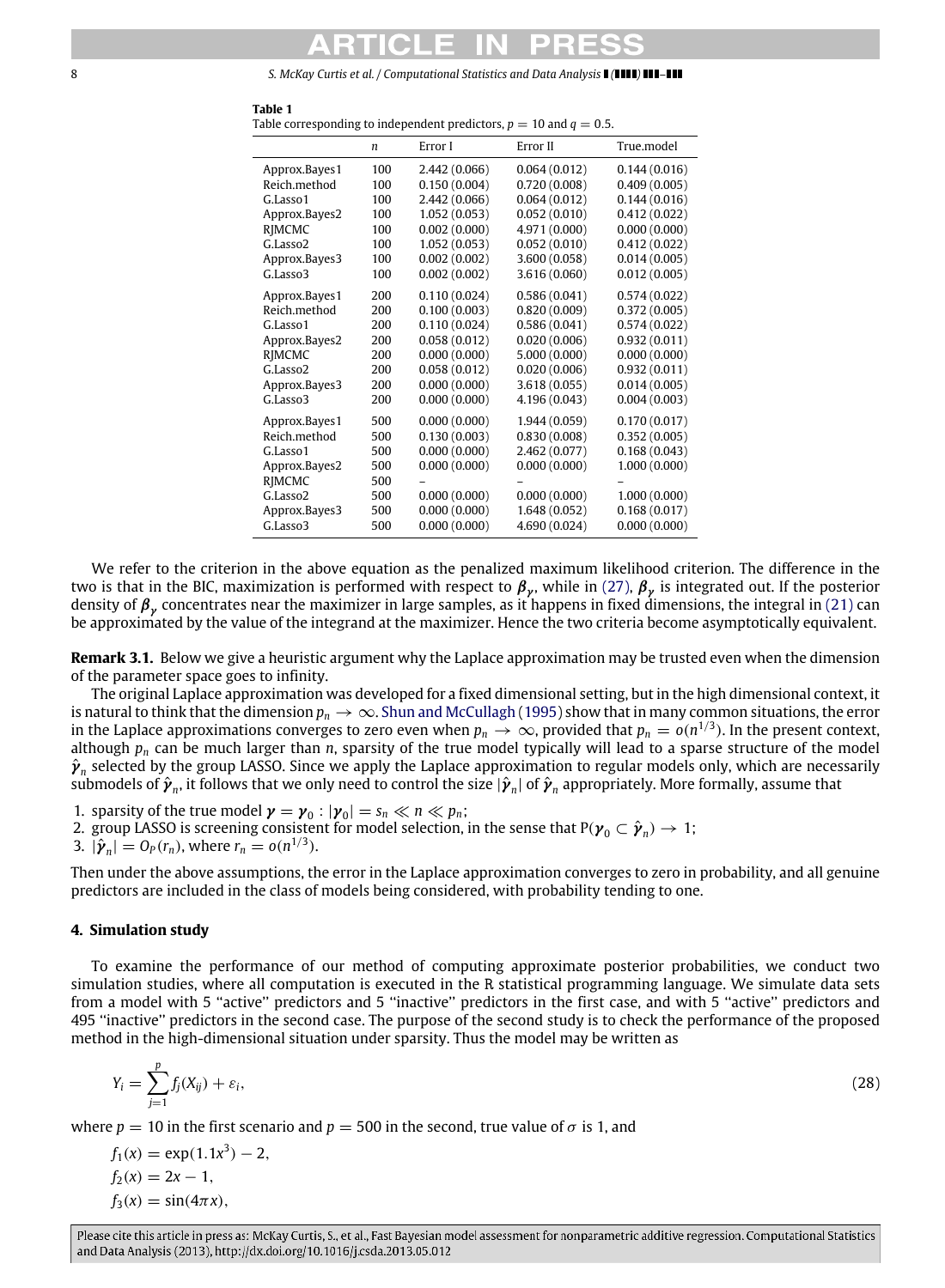|               | n   | Error I       | Error II     | True.model   |
|---------------|-----|---------------|--------------|--------------|
| Approx.Bayes1 | 100 | 2.018(0.056)  | 0.068(0.012) | 0.128(0.015) |
| G.Lasso1      | 100 | 2.018(0.056)  | 0.068(0.012) | 0.128(0.015) |
| Reich.method  | 100 | 1.270(0.007)  | 2,000(0.010) | 0.012(0.001) |
| Approx.Bayes2 | 100 | 2.124(0.045)  | 0.020(0.006) | 0.058(0.010) |
| G.Lasso2      | 100 | 2.124(0.045)  | 0.020(0.006) | 0.058(0.010) |
| Approx.Bayes1 | 200 | 0.720(0.043)  | 0.306(0.027) | 0.354(0.021) |
| G.Lasso1      | 200 | 0.720(0.043)  | 0.306(0.027) | 0.354(0.021) |
| Reich.method  | 200 | 1.140(0.008)  | 0.710(0.008) | 0.084(0.001) |
| Approx.Bayes2 | 200 | 1.328 (0.039) | 0.010(0.004) | 0.154(0.016) |
| G.Lasso2      | 200 | 1.328 (0.039) | 0.010(0.004) | 0.154(0.016) |
| Approx.Bayes1 | 500 | 0.076(0.013)  | 0.930(0.046) | 0.378(0.022) |
| G.Lasso1      | 500 | 0.076(0.013)  | 0.936(0.047) | 0.378(0.022) |
| Reich.method  | 500 |               |              |              |
| Approx.Bayes2 | 500 | 0.572(0.031)  | 0.006(0.003) | 0.532(0.022) |
| G.Lasso2      | 500 | 0.572(0.031)  | 0.006(0.003) | 0.532(0.022) |
|               |     |               |              |              |

 $f_4(x) = \log\{(e^2 - 1)x + 1\} - 1,$  $f_5(x) = -32(x - 0.5)^2/4 + 1$ , and

 $f_i(x) = 0$  for  $j = 6, ..., p$ .

Note that each *f<sup>j</sup>* is scaled to lie in [−1, <sup>1</sup>] when *<sup>x</sup>* ∈ [0, <sup>1</sup>]. This simulation model is taken from [Shively et al.](#page-11-5) [\(1999\)](#page-11-5). We generate *n* samples where  $n = 100, 200, 500$ .

The *Xij* variables are generated from two different sampling schemes. The first scheme – the independent *X* scheme – generates each *X* variable independently from the standard uniform distribution. The second scheme – the AR(1) scheme – generates the *i*th row of the *X* matrix from a multivariate normal distribution with an AR(1) covariance structure with variance–covariance matrix  $\Sigma_{ij} = 0.7^{|i-j|}$ . The value of *q* is taken to be 0.5 throughout for low dimensional examples and 0.2 for the high dimensional example. Smaller value of *q* is chosen for the latter case in order to induce more sparsity through the model selection prior. We also perform a sensitivity analysis for the prior of the model by choosing *q* to be 0.2 and 0.8 for the low dimensional examples.

For each of the *X*-matrix-generating schemes, we simulate 500 data sets and calculate approximate posterior model probabilities. We record the proportion of times that the model with the highest posterior probability (denoted by ''Approx.Bayes'' in the tables) is the true model. For the low dimensional examples, we present results with the value of the group LASSO penalty parameter  $\lambda$  selected using two different methods, one by minimizing the penalized marginal likelihood for  $\lambda$  as given by Eq. [\(27\)](#page-6-3) (denoted by "Approx.Bayes1"), and the other using the BIC criterion [\(26\)](#page-6-5) (denoted by "Approx.Bayes2"). For the high dimensional example, we only present results for  $\lambda$  chosen by minimizing [\(27\).](#page-6-3) We also record the average number of ''active predictors'' the model with the highest posterior probability failed to include (''Error I'') and the average number of ''inactive predictors'' the model incorrectly included (''Error II''). We note the proportion of times the method selected the correct model (denoted by ''True.model''). We record this same information for the competing method proposed by [Reich et al.](#page-11-9) [\(2009\)](#page-11-9), and for the model selected by the group LASSO alone (denoted by ''G.Lasso1'' and ''G.Lasso2'' respectively corresponding to the approximate Bayes methods). The results are presented in [Tables 1–3.](#page-7-1) [Table 1](#page-7-1) also presents results corresponding to the approximate Bayes method with the penalty parameter chosen by minimizing Eq. [\(25\)](#page-6-2) (denoted by "Approx.Bayes3" for the Bayes method and "G.Lasso3" for the corresponding group LASSO method), and results corresponding to the Reversible Jump MCMC (RJMCMC) algorithm. As discussed in Section [3,](#page-4-0) we neglect the nonregular models, that is, the models for which some of the predictors with positive prior probabilities were not selected by the group LASSO. The posterior probabilities are re-normalized accounting only for the regular models. [Tables 4](#page-9-0) and [5](#page-9-1) present the sensitivity analysis results for different choices of the parameter *q* using both the penalized likelihood criterion and the BIC criterion for selecting the penalty parameter  $\lambda$ .

Overall, the group LASSO and the model with the highest posterior probability are similar (almost exactly the same) in the number of ''active'' predictors that are selected. The model with the highest posterior probability tends to select less ''inactive'' predictors than the group LASSO. The difference between the two methods in this regard is not large, but the trend is persistent across all the simulations and across all sample sizes. For the low dimensional examples, we note that the approximate Bayes method seems to produce better results when the BIC criterion is used for selecting  $\lambda$  in comparison to the same using the penalized marginal likelihood criterion in the independent covariate structure, although the latter criterion produces better results for smaller sample sizes in the AR(1) covariate structure. Though the two criteria given as in [\(26\)](#page-6-5) and [\(27\)](#page-6-3) are supposed to be asymptotically equivalent for fixed dimensions, their fixed sample properties may differ significantly. The approximate Bayes method results in over-parametrized models when  $\lambda$  is chosen using Eq. [\(25\)](#page-6-2) as seen from [Table 1,](#page-7-1) and hence we do not adopt this technique for choosing  $\lambda$  in the other examples. For the high dimensional situation, we note that though the true model is selected only in approximately 4%–11% for our proposed method, the corresponding rates for the fully Bayes method of [Reich et al.](#page-11-9) [\(2009\)](#page-11-9) are zero with much larger Error II rates. Further, the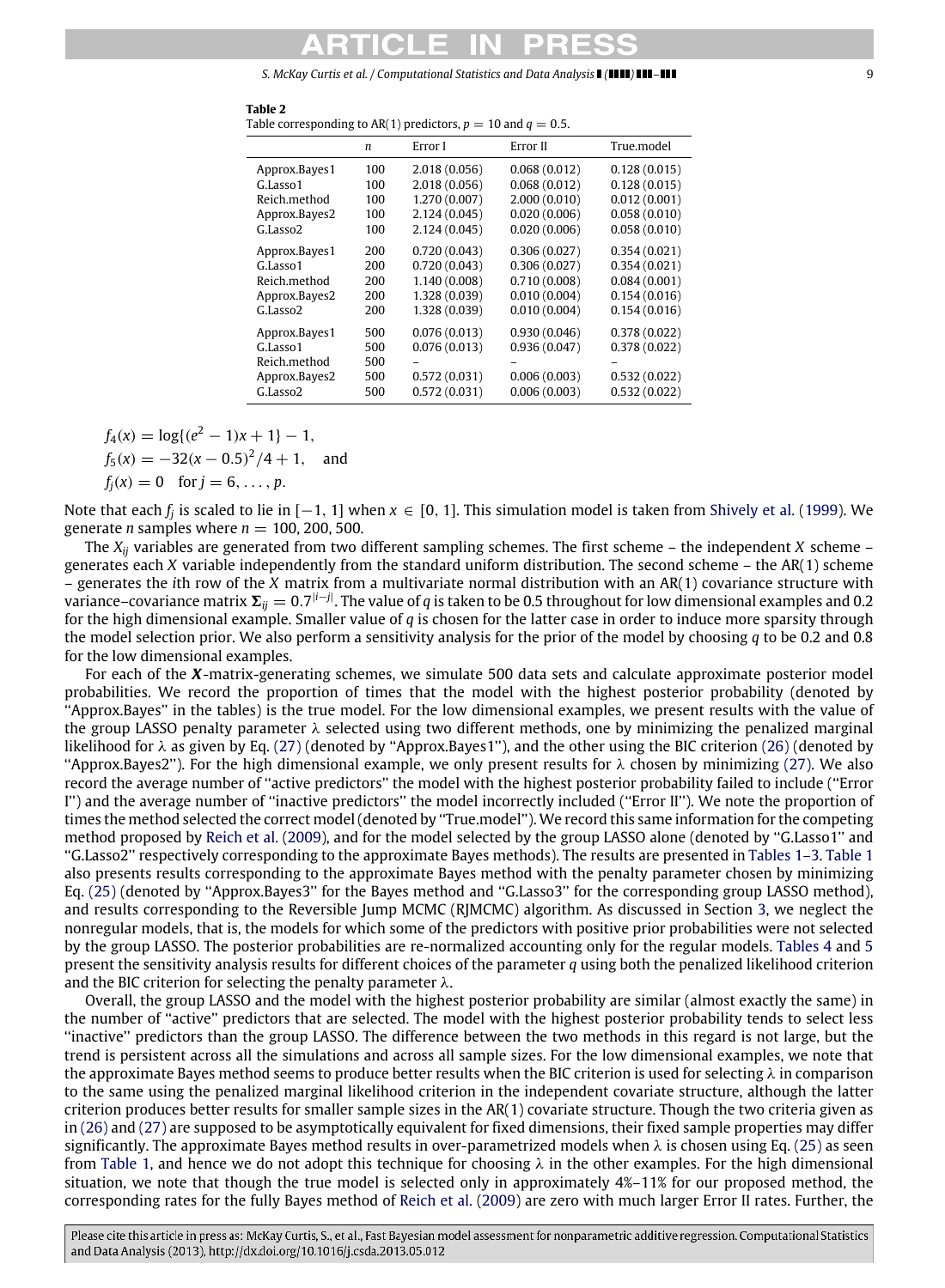### <span id="page-9-2"></span>**Table 3**

Table corresponding to AR(1) predictors,  $p = 500$  and  $q = 0.2$ , choosing penalty parameter λ using penalized marginal likelihood criterion.

|                                         | $\boldsymbol{n}$  | Error I                      | Error II                     | True.model                   |
|-----------------------------------------|-------------------|------------------------------|------------------------------|------------------------------|
| Approx.Bayes                            | 100               | 2.335(0.076)                 | 0.120(0.025)                 | 0.040(0.009)                 |
| Reich.method                            | 100               | 0.980(0.009)                 | 392.020 (0.093)              | $\Omega$                     |
| G.Lasso                                 | 100               | 2.335(0.076)                 | 0.120(0.025)                 | 0.040(0.009)                 |
| Approx.Bayes                            | 200               | 1,460(0.127)                 | 0.060(0.017)                 | 0.110(0.014)                 |
| Reich.method                            | 200               | 1,330(0.010)                 | 356.610 (0.103)              | $\Omega$                     |
| G.Lasso                                 | 200               | 1,460(0.127)                 | 0.060(0.017)                 | 0.110(0.014)                 |
| Approx.Bayes<br>Reich.method<br>G.Lasso | 500<br>500<br>500 | 0.405(0.043)<br>0.405(0.043) | 0.175(0.030)<br>0.175(0.030) | 0.540(0.022)<br>0.540(0.022) |

### <span id="page-9-0"></span>**Table 4**

Sensitivity analysis table for approximate Bayesian methods corresponding to independent predictors,  $p = 10$ .

|               | $\boldsymbol{n}$ | q   | Error I       | Error II     | True.model   |
|---------------|------------------|-----|---------------|--------------|--------------|
|               | 100              | 0.2 | 2,442 (0.066) | 0.060(0.012) | 0.146(0.016) |
|               | 100              | 0.5 | 2,442(0.066)  | 0.064(0.012) | 0.144(0.016) |
|               | 100              | 0.8 | 2,442(0.066)  | 0.064(0.012) | 0.144(0.016) |
|               | 200              | 0.2 | 0.110(0.024)  | 0.534(0.035) | 0.574(0.022) |
| Approx.Bayes1 | 200              | 0.5 | 0.110(0.024)  | 0.586(0.041) | 0.574(0.022) |
|               | 200              | 0.8 | 0.110(0.024)  | 0.586(0.041) | 0.574(0.022) |
|               | 500              | 0.2 | 0.000(0.000)  | 0.952(0.038) | 0.344(0.021) |
|               | 500              | 0.5 | 0.000(0.000)  | 1.944(0.059) | 0.170(0.017) |
|               | 500              | 0.8 | 0.000(0.000)  | 2,462(0.077) | 0.168(0.017) |
|               | 100              | 0.2 | 1.052(0.053)  | 0.052(0.010) | 0.412(0.022) |
|               | 100              | 0.5 | 1.052(0.053)  | 0.052(0.010) | 0.412(0.022) |
| Approx.Bayes2 | 100              | 0.8 | 1.052(0.053)  | 0.052(0.010) | 0.412(0.022) |
|               | 200              | 0.2 | 0.058(0.012)  | 0.020(0.006) | 0.932(0.011) |
|               | 200              | 0.5 | 0.058(0.012)  | 0.020(0.006) | 0.932(0.011) |
|               | 200              | 0.8 | 0.058(0.012)  | 0.020(0.006) | 0.932(0.011) |
|               | 500              | 0.2 | 0.000(0.000)  | 0.000(0.000) | 1,000(0.000) |
|               | 500              | 0.5 | 0.000(0.000)  | 0.000(0.000) | 1,000(0.000) |
|               | 500              | 0.8 | 0.000(0.000)  | 0.000(0.000) | 1,000(0.000) |

### <span id="page-9-1"></span>**Table 5**

Sensitivity analysis table for approximate Bayesian methods corresponding to  $AR(1)$  predictors,  $p = 10$ .

|               | $\boldsymbol{n}$ | q   | Error I       | Error II     | True.model   |
|---------------|------------------|-----|---------------|--------------|--------------|
|               | 100              | 0.2 | 2.022(0.056)  | 0.068(0.012) | 0.124(0.015) |
|               | 100              | 0.5 | 2.018(0.056)  | 0.068(0.012) | 0.128(0.015) |
|               | 100              | 0.8 | 2.018(0.056)  | 0.068(0.012) | 0.128(0.015) |
|               | 200              | 0.2 | 0.728(0.043)  | 0.302(0.027) | 0.354(0.021) |
| Approx.Bayes1 | 200              | 0.5 | 0.720(0.043)  | 0.306(0.027) | 0.354(0.021) |
|               | 200              | 0.8 | 0.720(0.043)  | 0.306(0.027) | 0.354(0.021) |
|               | 500              | 0.2 | 0.082(0.013)  | 0.768(0.036) | 0.384(0.022) |
|               | 500              | 0.5 | 0.076(0.013)  | 0.930(0.046) | 0.378(0.022) |
|               | 500              | 0.8 | 0.076(0.013)  | 0.936(0.047) | 0.378(0.022) |
|               | 100              | 0.2 | 2,126(0.045)  | 0.020(0.006) | 0.056(0.010) |
|               | 100              | 0.5 | 2.124(0.045)  | 0.020(0.006) | 0.058(0.010) |
| Approx.Bayes2 | 100              | 0.8 | 2,124(0.045)  | 0.020(0.006) | 0.058(0.010) |
|               | 200              | 0.2 | 1.328 (0.039) | 0.010(0.004) | 0.154(0.016) |
|               | 200              | 0.5 | 1.328 (0.039) | 0.010(0.004) | 0.154(0.016) |
|               | 200              | 0.8 | 1.328 (0.039) | 0.010(0.004) | 0.154(0.016) |
|               | 500              | 0.2 | 0.572(0.031)  | 0.006(0.003) | 0.532(0.022) |
|               | 500              | 0.5 | 0.572(0.031)  | 0.006(0.003) | 0.532(0.022) |
|               | 500              | 0.8 | 0.572(0.031)  | 0.006(0.003) | 0.532(0.022) |

latter fails to give an output due to computer memory problems when both the sample sizes and the number of parameters are high. The BIC criterion in [\(26\)](#page-6-5) suffered from memory problems in the high dimensional setting in at least one of the replications, when the group LASSO selects a model having dimension higher than the sample size. In such a situation, the penalized likelihood criterion works well as shown in the simulation results [\(Table 3\)](#page-9-2). In lieu of the results obtained from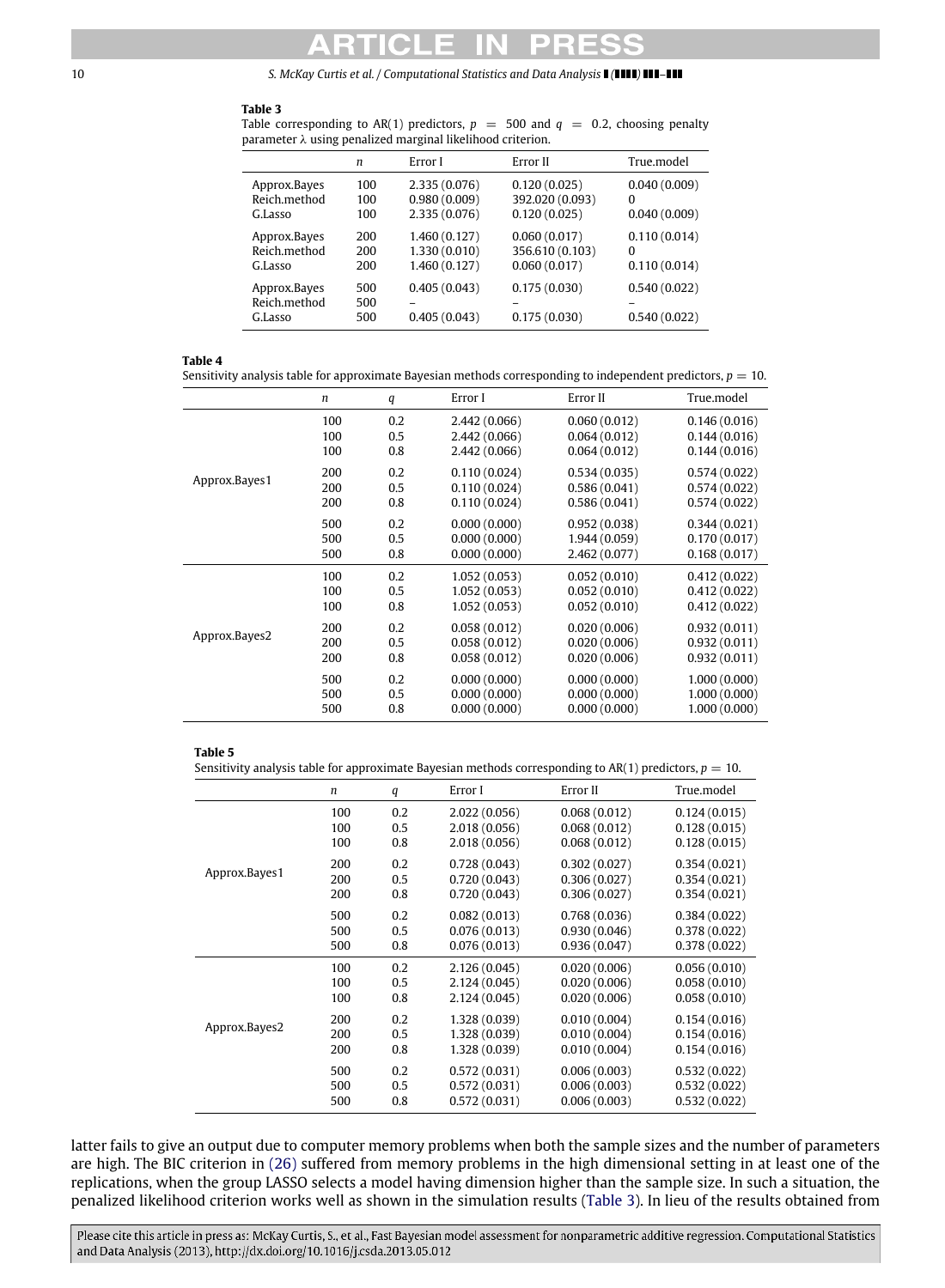# RTICI FI

### *S. McKay Curtis et al. / Computational Statistics and Data Analysis ( ) –* 11

the simulations, we propose to use the BIC criterion for the low dimensional examples and the penalized criterion for the high dimensional one. From the sensitivity analysis results we can see that the choice of *q* has hardly any effect on the results for the BIC criterion. For the criterion based on [\(27\),](#page-6-3) the choice of *q* affects the two different errors, that is, failing to include an active predictor or incorrectly including an inactive predictor in the model. Lower value of *q* prefers lower dimensional models and hence incurs more error by excluding active predictors but at the same time has lower error rate for including inactive ones. The average number of times the true model is selected in such cases is almost comparable for different values of *q*. We have also tried to find out the model posterior probabilities using the Reversible Jump MCMC (RJMCMC) algorithm, but the corresponding results are far from being reliable, as this algorithm failed to visit the true model or any model close to that with appreciable probability. The corresponding results for the low dimension independent covariate structure are shown in [Table 1.](#page-7-1) For  $n = 500$ , the algorithm failed to give an output. The RJMCMC algorithm produces similar results in the other situations, and hence we exclude the results for brevity.

# <span id="page-10-26"></span>**5. Illustration with real data**

We demonstrate our method on the NIR data set from [Liebmann et al.\(2009\)](#page-10-28). The data set is also available in the R package 'chemometrics'. The NIR data consists of glucose and ethanol concentrations (in g/L) for 166 alcoholic fermentation mashes of different feedstock (rye, wheat and corn) to be modeled by 235 variables containing Near Infrared (NIR) spectroscopy absorbance values acquired in the wavelength range of 1115–2285 nanometer (nm) by a transflectance probe [\(Liebmann](#page-10-28) [et al., 2009\)](#page-10-28). We implement the proposed Bayesian method on the data set corresponding to the ethanol concentrations, and for comparison, we compute the group LASSO and implement the MCMC based method of [Reich et al.](#page-11-9) [\(2009\)](#page-11-9).

The group LASSO solution in this example selects only 3 predictors out of 235 variables, corresponding to the variables for wavelengths 1670, 1675 and 1705 nm. The approximate Bayesian method selects the same model with a posterior probability greater than 0.98. The median probability model selected by the MCMC based method has 148 variables including the three selected by our method. Also, the MCMC based method took 35 928 s for 10 000 iterations with 1000 burn-in samples in comparison to 377 s for our method (run on a DELL Dual Processor Xeon Six Core 3.6 GHz machine with 60 GB RAM running 64 Bit CentOS Linux 5.0), which justifies the use of the word ''fast'' Bayesian computation in the title of the paper.

Based on the simulation results in the previous section, it is not surprising that the group LASSO and the model with the highest approximate posterior probability were the same. The MCMC based method is very "liberal" in comparison, that is, it selects models with many more predictors than the proposed method. This appears to be owing to the inability of the MCMC algorithm to cover the entire model space within a reasonable number of runs in such high dimensional situations.

# **References**

<span id="page-10-15"></span>Akaike, H., [1974. A new look at the statistical model identification. IEEE Trans. Automat. Control AC-19, 716–723. System Identification and Time-Series](http://refhub.elsevier.com/S0167-9473(13)00185-0/sbref1) Analysis.

<span id="page-10-20"></span>Avalos, M., Grandvalet, Y., Ambroise, C., [2003. Regularization methods for additive models. In: Advances in Intelligent Data Analysis V. pp. 509–520.](http://refhub.elsevier.com/S0167-9473(13)00185-0/sbref2)

<span id="page-10-25"></span>Barbieri, M.M., Berger, J.O., [2004. Optimal predictive model selection. Ann. Statist. 32, 870–897.](http://refhub.elsevier.com/S0167-9473(13)00185-0/sbref3)

<span id="page-10-12"></span>Barry, D., [1986. Nonparametric Bayesian regression. Ann. Statist. 14, 934–953.](http://refhub.elsevier.com/S0167-9473(13)00185-0/sbref4)

<span id="page-10-18"></span>Belitz, C., Lang, S., [2008. Simultaneous selection of variables and smoothing parameters in structured additive regression models. Comput. Statist. Data](http://refhub.elsevier.com/S0167-9473(13)00185-0/sbref5) Anal. 53, 61–81.

<span id="page-10-5"></span>Bondell, H.D., Reich, B.J., [2008. Simultaneous regression shrinkage, variable selection, and supervised clustering of predictors with OSCAR. Biometrics 64,](http://refhub.elsevier.com/S0167-9473(13)00185-0/sbref6) 115–123.

<span id="page-10-3"></span>Breiman, L., [1995. Better subset regression using the nonnegative garrote. Technometrics 37, 373–384.](http://refhub.elsevier.com/S0167-9473(13)00185-0/sbref7)

<span id="page-10-10"></span>Buja, A., Hastie, T., Tibshirani, R., [1989. Linear smoothers and additive models. Ann. Statist. 17, 453–555.](http://refhub.elsevier.com/S0167-9473(13)00185-0/sbref8)

<span id="page-10-14"></span>Chen, Z.H., [1993. Fitting multivariate regression functions by interaction spline models. J. R. Stat. Soc. Ser. B 55, 473–491.](http://refhub.elsevier.com/S0167-9473(13)00185-0/sbref9)

<span id="page-10-2"></span>Efron, B., Hastie, T., Johnstone, I., Tibshirani, R., [2004. Least angle regression. Ann. Statist. 32, 407–499.](http://refhub.elsevier.com/S0167-9473(13)00185-0/sbref10)

<span id="page-10-27"></span>Ernst, M.D., [1998. A multivariate generalized Laplace distribution. Comput. Statist. 13, 227–232.](http://refhub.elsevier.com/S0167-9473(13)00185-0/sbref11)

<span id="page-10-4"></span>Fan, J., Li, R., [2001. Variable selection via nonconcave penalized likelihood and its oracle properties. J. Amer. Statist. Assoc. 96, 1348–1360.](http://refhub.elsevier.com/S0167-9473(13)00185-0/sbref12)

- <span id="page-10-7"></span>Friedman, J.H., [1991. Multivariate adaptive regression splines. Ann. Statist. 19, 1–141.](http://refhub.elsevier.com/S0167-9473(13)00185-0/sbref13)
- <span id="page-10-1"></span>George, E.I., [2000. The variable selection problem. J. Amer. Statist. Assoc. 95, 1304–1308.](http://refhub.elsevier.com/S0167-9473(13)00185-0/sbref14)

<span id="page-10-24"></span>George, E., McCulloch, R., [1993. Variable selection via Gibbs sampling. J. Amer. Statist. Assoc. 88, 881–889.](http://refhub.elsevier.com/S0167-9473(13)00185-0/sbref15)

<span id="page-10-13"></span>Gu, C., [2002. Smoothing Spline ANOVA Models. In: Springer Series in Statistics, Springer-Verlag, New York.](http://refhub.elsevier.com/S0167-9473(13)00185-0/sbref16)

<span id="page-10-16"></span>Gustafson, P., [2000. Bayesian regression modeling with interactions and smooth effects. J. Amer. Statist. Assoc. 95, 795–806.](http://refhub.elsevier.com/S0167-9473(13)00185-0/sbref17)

<span id="page-10-23"></span><span id="page-10-11"></span>Hastie, T.J., Tibshirani, R.J., [1990. Generalized Additive Models. In: Monographs on Statistics and Applied Probability, vol. 43. Chapman and Hall Ltd., London.](http://refhub.elsevier.com/S0167-9473(13)00185-0/sbref18) Huang, J., Horowitz, J.L., Wei, F., [2010. Variable selection in nonparametric additive models. Ann. Statist. 38, 2282–2313.](http://refhub.elsevier.com/S0167-9473(13)00185-0/sbref19)

<span id="page-10-6"></span>Hwang, W.Y., Zhang, H.H., Ghosal, S., [2009. FIRST: combining forward iterative selection and shrinkage in high dimensional sparse linear regression. Stat.](http://refhub.elsevier.com/S0167-9473(13)00185-0/sbref20) Interface 2, 341–348.

<span id="page-10-9"></span>Lafferty, J., Wasserman, L., [2008. Rodeo: sparse, greedy nonparametric regression. Ann. Statist. 36, 28–63.](http://refhub.elsevier.com/S0167-9473(13)00185-0/sbref21)

<span id="page-10-28"></span>Liebmann, B., Friedl, A., Varmuza, K., [2009. Determination of glucose and ethanol in bioethanol production by near infrared spectroscopy and chemometrics.](http://refhub.elsevier.com/S0167-9473(13)00185-0/sbref22) Anal. Chim. Acta 642, 171–178.

<span id="page-10-17"></span>Lin, Y., Zhang, H.H., [2006. Component selection and smoothing in multivariate nonparametric regression. Ann. Statist. 34, 2272–2297.](http://refhub.elsevier.com/S0167-9473(13)00185-0/sbref23)

<span id="page-10-8"></span>Linkletter, C., Bingham, D., Hengartner, N., Higdon, D., Ye, K.Q., [2006. Variable selection for Gaussian process models in computer experiments.](http://refhub.elsevier.com/S0167-9473(13)00185-0/sbref24) Technometrics 48, 478–490.

<span id="page-10-19"></span>Marra, G., Wood, S.N., [2011. Practical variable selection for generalized additive models. Comput. Statist. Data Anal. 55, 2372–2387.](http://refhub.elsevier.com/S0167-9473(13)00185-0/sbref25)

<span id="page-10-21"></span>Meier, L., van de Geer, S., Bühlmann, P., [2009. High-dimensional additive modeling. Ann. Statist. 37, 3779–3821.](http://refhub.elsevier.com/S0167-9473(13)00185-0/sbref26)

<span id="page-10-0"></span>Miller, A., [2002. Subset Selection in Regression, second ed. In: Monographs on Statistics and Applied Probability, vol. 95. Chapman & Hall/CRC, Boca Raton,](http://refhub.elsevier.com/S0167-9473(13)00185-0/sbref27) FL.

<span id="page-10-22"></span>Ravikumar, P., Lafferty, J., Liu, H., Wasserman, L., [2009. Sparse additive models. J. R. Stat. Soc. Ser. B Stat. Methodol. 71, 1009–1030.](http://refhub.elsevier.com/S0167-9473(13)00185-0/sbref28)